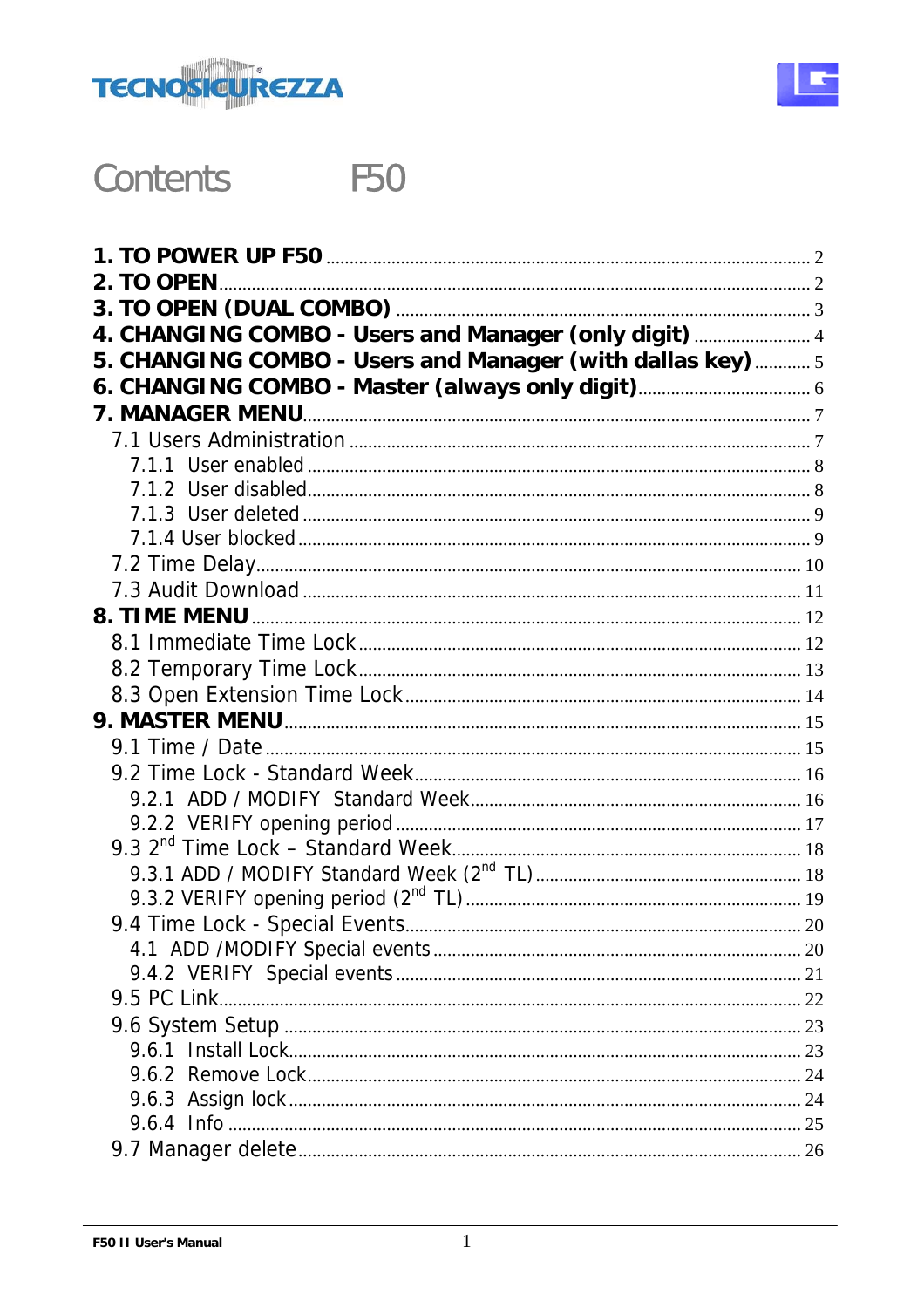

# **1. TO POWER UP F50**

Press any button till display shows "ENTER COMBO" (or "SELECT LOCK" when two, or more, locks are installed): display will power-off after 30 seconds if no operation.

# **2. TO OPEN** ENTER COMBO

Select door if Multi-Lock mode. The state of the state of the state of the state of the state of the state of the state of the state of the state of the state of the state of the state of the state of the state of the stat

OPEN! 1. **Enter your user ID and combo (and insert the dallas key)\***  If combo is valid, LCD shows "OPEN": Open the Door within 3 seconds. Before power-off, LCD shows current date and time.

Otherwise, in case of Time Delay 2. LCD shows:

Counting is updated every second. Counting mode is a selectable feature (count-up, count-down or invisible).

- 3. After Time Delay has elapsed, display shows "mm:ss" (open window counting).
- 4. **Enter again your user ID and combo (and insert a dallas key)\* to open.**
- **N.B.**: If the combo is wrong, display shows:

It's possible to abort time delay counting in every moment by pressing "0". Display shows:

### **\*: only in dallas key Mode**

TIME DELAY 14:31

03:51 XX-XXXXXX



USER!



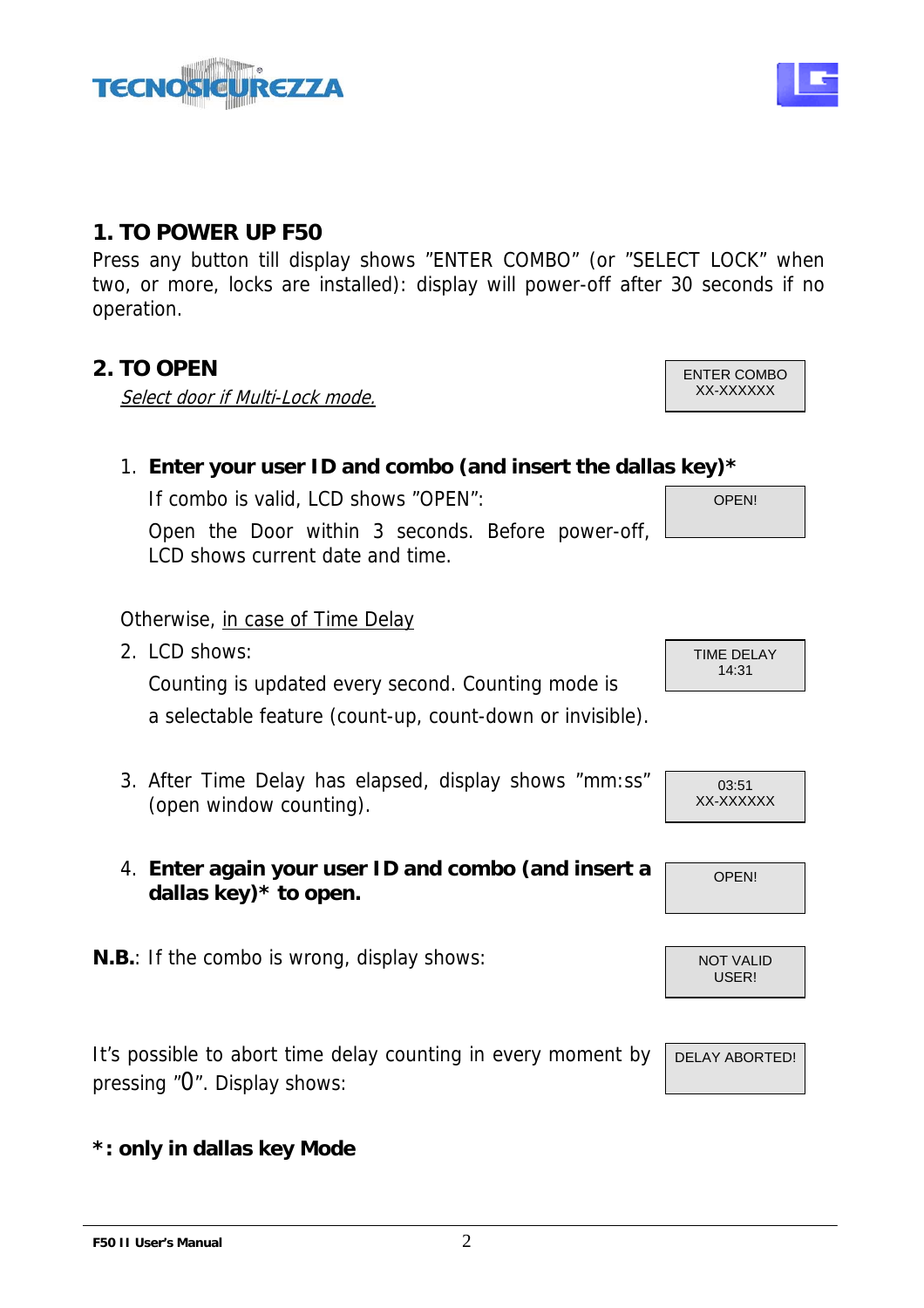

# **3. TO OPEN (DUAL COMBO) ENTER COMBO**

Select door if Multi-Lock mode. The select of the state of the state of the state of the state of the state of the state of the state of the state of the state of the state of the state of the state of the state of the sta

### 1. **Type user ID and combo (and insert dallas key)\***

If combo is valid, you must type a different user ID and combo (and insert dallas Key). If valid combo, LCD shows "OPEN":

Open the door within 3 seconds. Before power-off, LCD shows current date and time.

#### Otherwise, in case of Time Delay

2. LCD shows:

Counting is updated every second. Counting mode is a selectable feature(count-up, count-down or invisible).

- 3. After Time Delay has elapsed, display shows "mm:ss" (open window counting).
- 4. **Enter a valid combo (and insert a dallas key)\***  $\begin{bmatrix} 2nd & COMBO \\ XX-XXXXXX \end{bmatrix}$ **and then the second combo (and insert a dallas key)\* to open.**
- **N.B.**: If combo is wrong, display shows:

It's possible to abort time delay counting in every moment by pressing "0". Display shows:

**If Override user (#49) is installed with Dual combo, first You have to enter User #49 combo (and dallas Key).\*** 

**\*: only in dallas key Mode**



OPEN!

| 14:31 |
|-------|
|-------|







DELAY ABORTED!

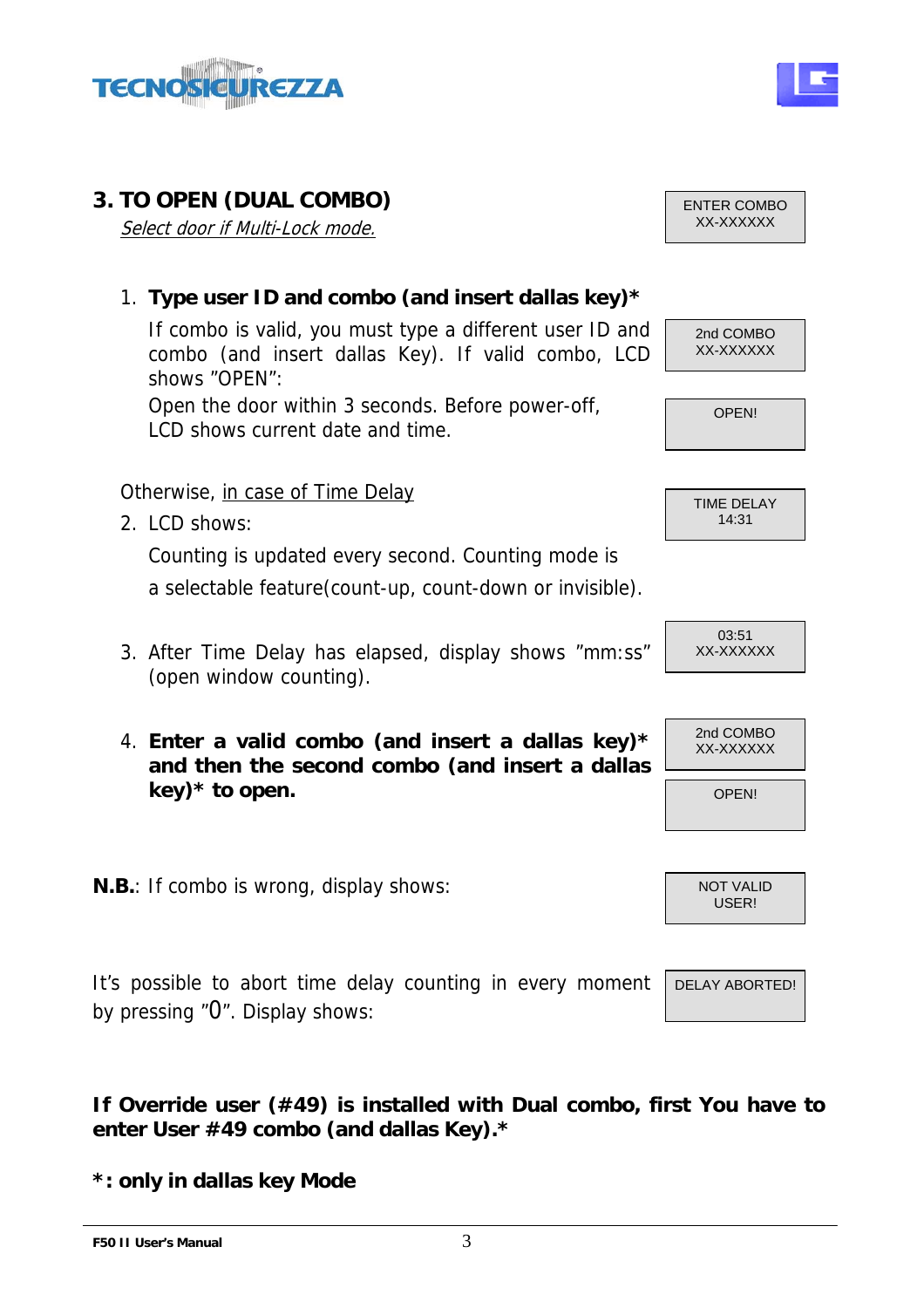# **4. CHANGING COMBO - Users and Manager (only digit)**

Press any button to power up F50,select door if Multi-Lock mode; display shows:

- 1. **Enter user ID and enter " O" six times.** LCD shows:  $\vert$  old code
- 2. **Enter an OLD valid combo**. LCD shows:  $\begin{bmatrix} \text{NEW CODE} \\ 04-XXXXXX \end{bmatrix}$
- 3. **Enter a NEW valid combo**, LCD shows:
- 4. **Enter the NEW combo again**, LCD shows: MANAGER CODE MANAGER CODE

In case of mistake, the display shows:

### **Note: ALWAYS PERFORM THIS OPERATION WITH THE DOOR OPEN**.

#### Test lock operation several times before closing the door.

In case of mistake, the old combo keeps in memory. Wait thirty seconds and repeat the procedure.



ENTER COMBO



NEW CODE

CONFIRM NEW

USER CODE UPDATED!

ERROR!

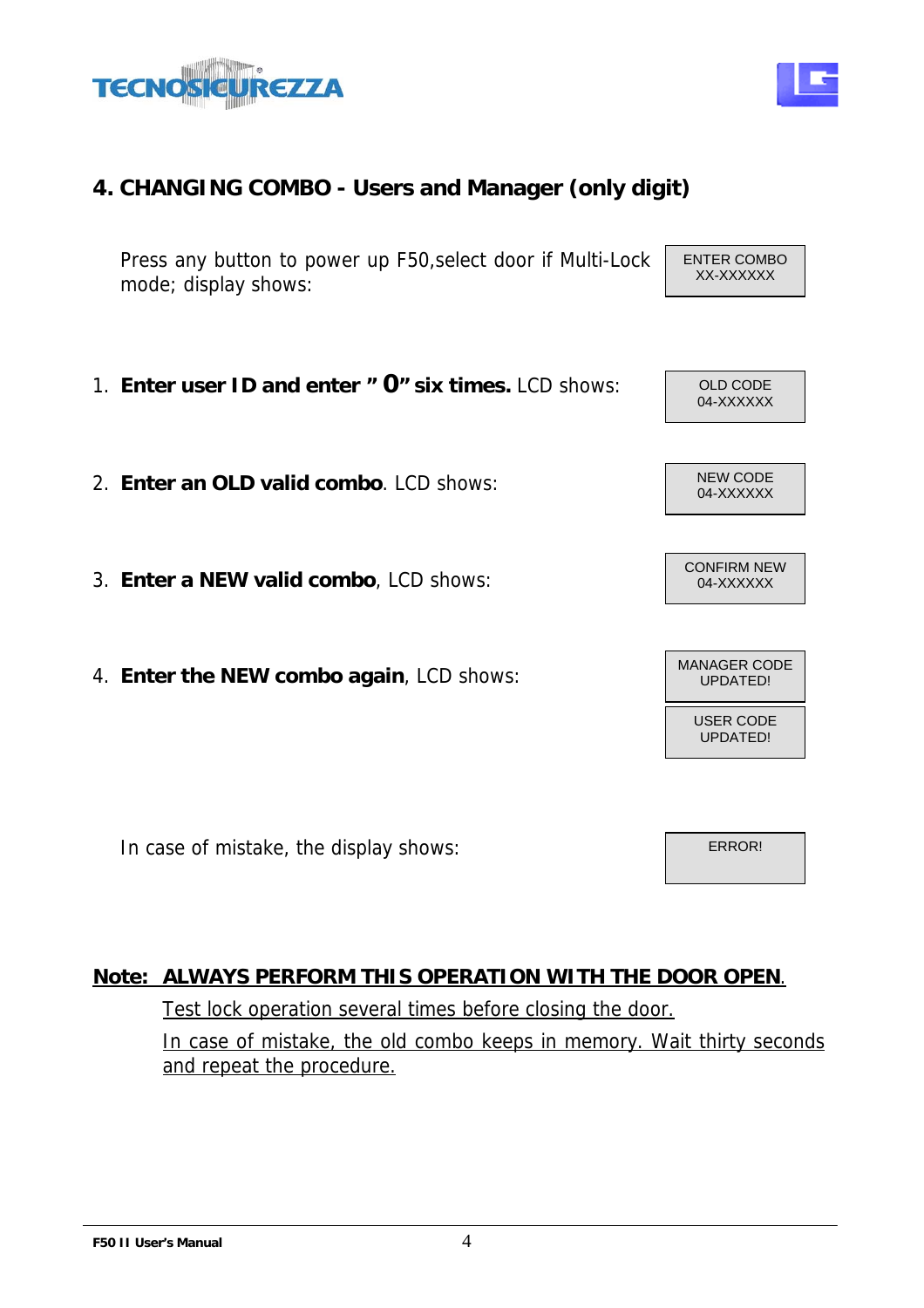



# **5. CHANGING COMBO - Users and Manager (with dallas key)**

Press any button to power up F50, select door if Multi-Lock mode; display shows:

- 1. **Enter user ID and " O" six times, LCD shows:** 04-XXXXXX
- 2. **Enter an OLD valid combo and insert dallas key**. LCD shows: New CODE
- 3. **Enter a NEW valid combo**, LCD shows: CONFIRM NEW
- 4. **Enter a NEW combo again and insert dallas key,** LCD shows:

In case of mistake, display shows:

#### **Note: ALWAYS PERFORM THIS OPERATION WITH THE DOOR OPEN**.

Test lock operation several times before closing the door.

In case of mistake,the old combo keeps in memory. Wait thirty seconds and repeat the procedure

MANAGER UPDATED

# XX-XXXXXX

ENTER COMBO









INSERT DALLAS KEY

USER CODE UPDATED

ERROR!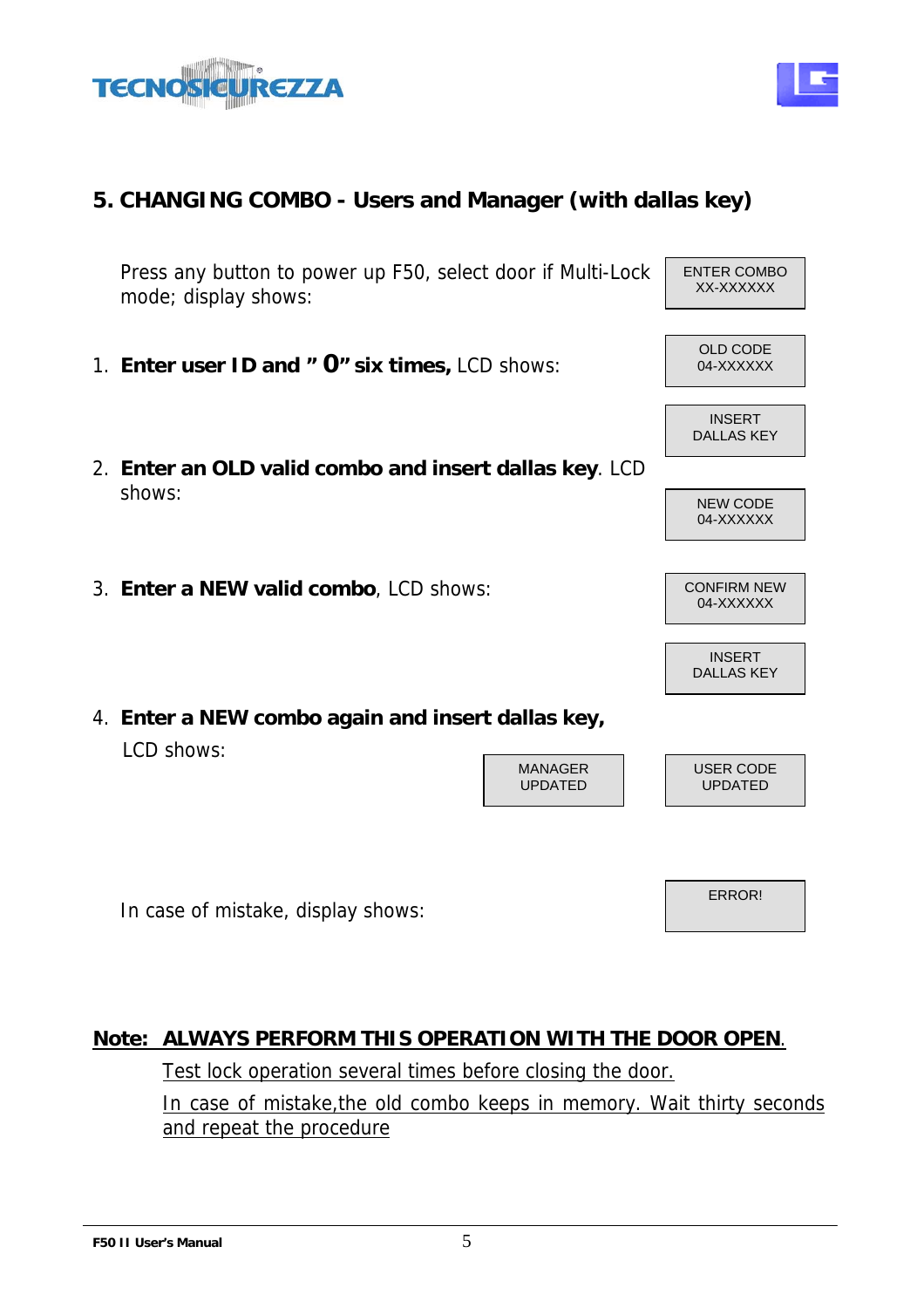



Press any button to power up F50; display shows: ENTER COMBO

- 1. **Hold down** "O" until display shows: MASTER
- 2. **Enter "O" eight times**. LCD shows:  $\begin{array}{c|c} \big| & \text{OLD CODE} \\ \hline \text{XXXXXXX} & \text{XXXXXXXX} \end{array}$
- 3. **Enter the valid Master combo**. LCD shows: XXXXXXXX
- 4. **Enter a valid NEW Master combo**. LCD shows: CONFIRM NEW
- 5. **Enter the NEW Master combo again**. LCD shows:

In case of mistake, display shows:

**Note:** In case of mistake, the old combo keeps in memory. Wait thirty seconds and repeat the procedure.

XX-XXXXXX XXXXXXXX NEW CODE

> MASTER CODE UPDATED!

> > ERROR!

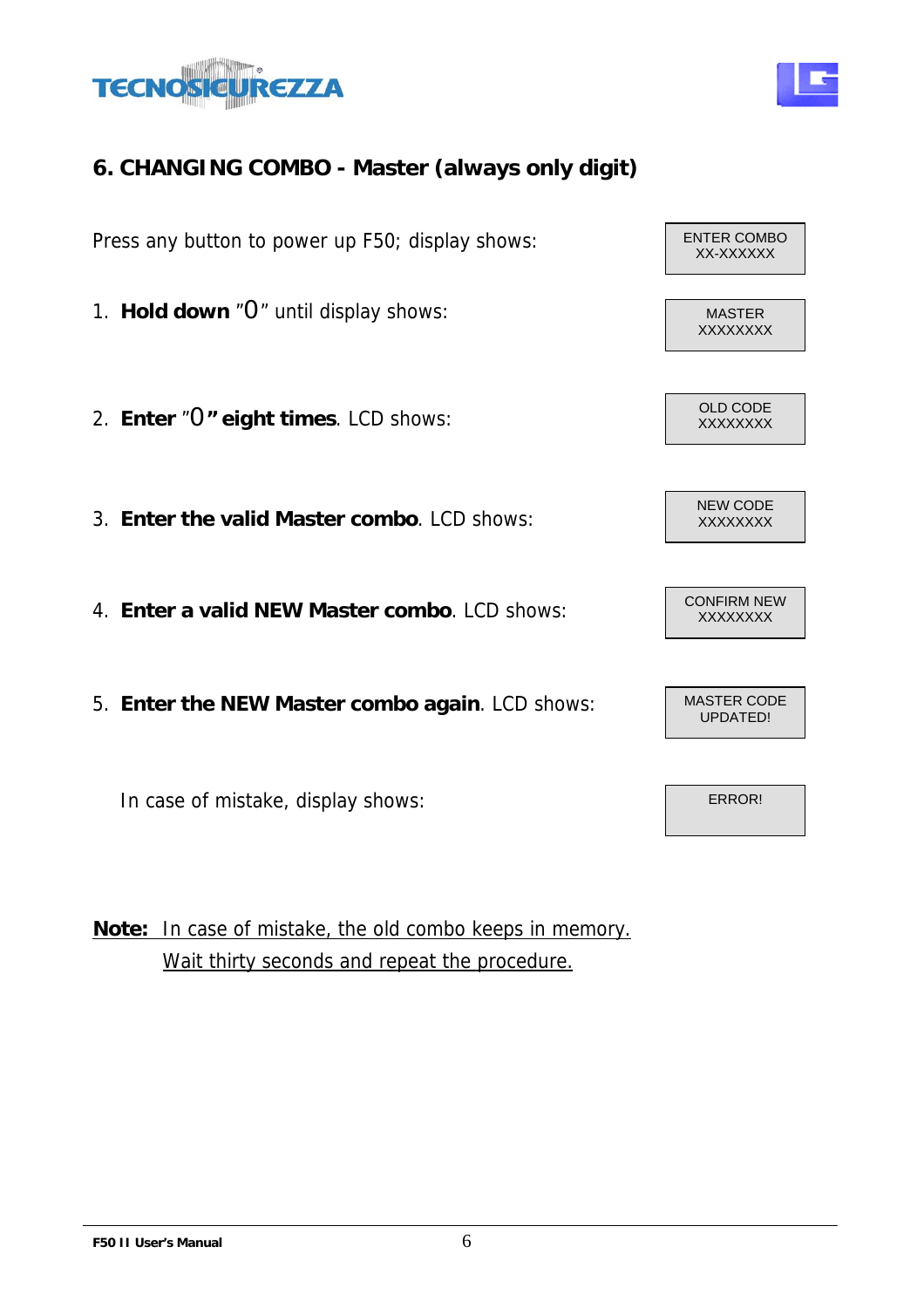

# **7. MANAGER MENU**

Manager Menu allows to access to following functions:

- o **Users Administration** (install, delete, disable/enable)
- o **Setup Time Delay**
- o **Audit List**

#### **Access Manager Menu**

Press any button to power up F50; select door if Multi-Lock mode; display shows:

**Hold down OK** until display shows: MANAGER

**Enter Manager combo**. (default: 1-1-1-1-1-1) If Dallas key Mode is active, insert Manager's Key.

# **7.1 Users Administration**

This function allows to manage all users in each lock.

#### **Access Manager Menu** (see **Manager Menu** page 7).

If valid Manager code is entered, LCD shows: USERS ON/OFF

Press  $\overline{OK}$  to access users administration function. LCD shows: Shows: Shows: Shows: Shows: SELECT

Enter user ID (ex: 05 for user 5). Four conditions are possible:



ENTER COMBO XX-XXXXXX

**XXXXXX** 





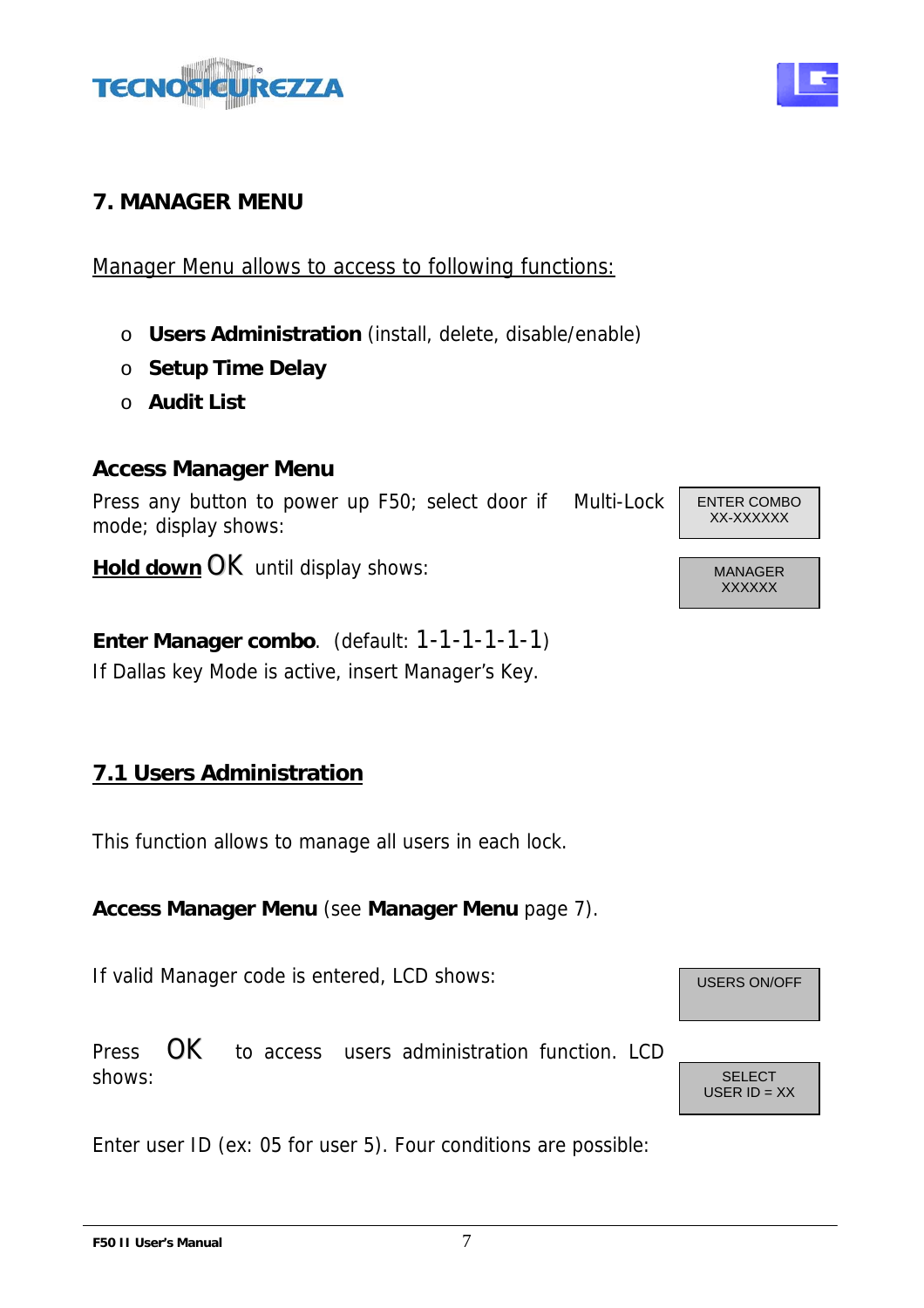



#### **7.1.1 User enabled**

If You want to disable user:

- Press OK
- 

Otherwise,

• Press P and LCD shows: 05 ENABLED!

If you want to delete user:

- Press OK
- 

Otherwise,

• Press  $P$  and LCD shows:  $\begin{array}{ccc} \hline \text{SELECT} \end{array}$ 

# **7.1.2 User disabled**

Display shows: 05 DISABLED!

If You want to enable user:

- Press OK
- $\bullet$  LCD shows

Otherwise,

• Press  $\overline{P}$  and LCD shows: 05 DISABLED!

If you want to delete user:



USER ID = XX

ENABLE?

USER ID = 05<br>ENABLED!

DELETE?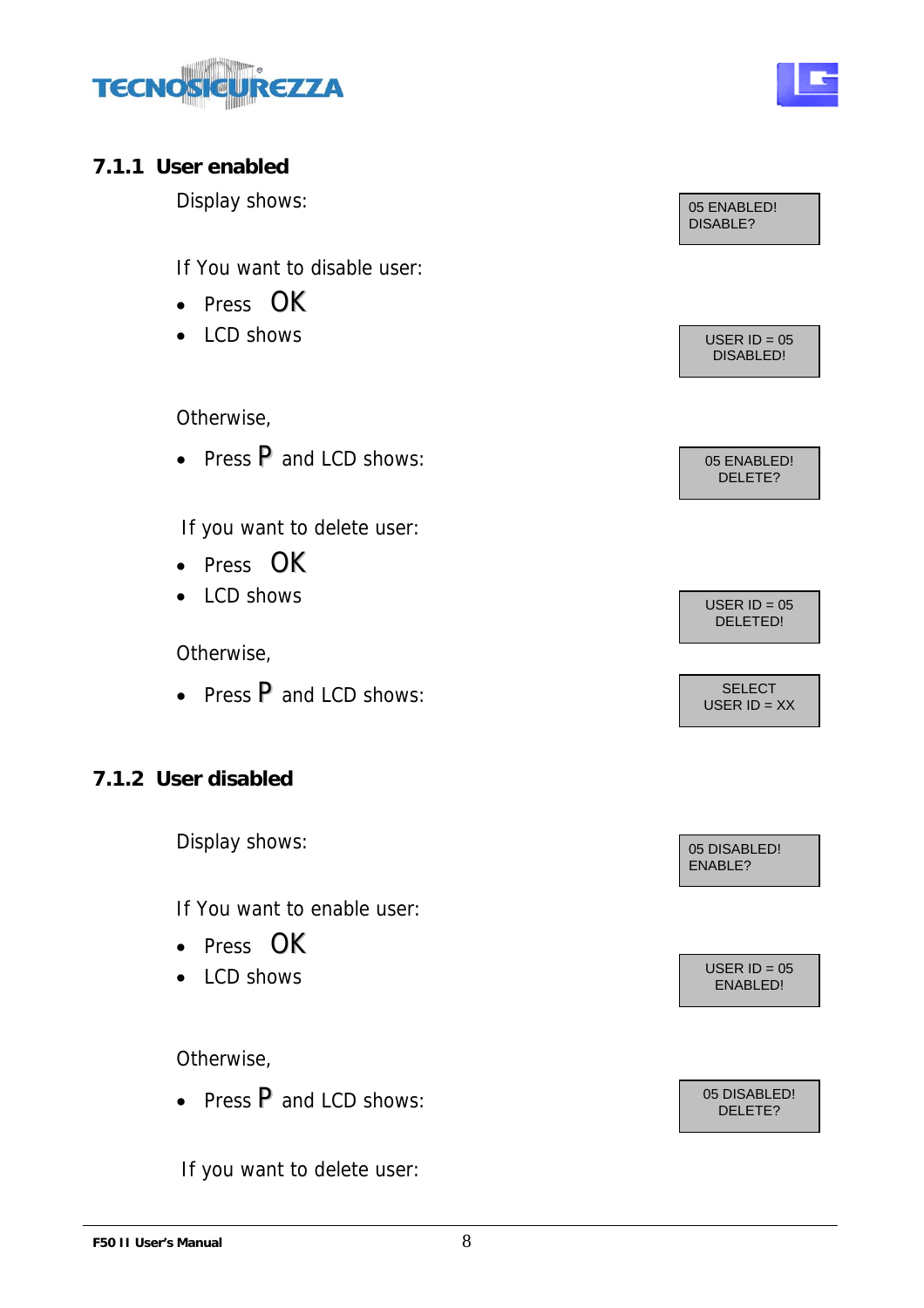

- Press OK
- LCD shows USER ID = 05

Otherwise,

• Press P and LCD shows: SELECT

### **7.1.3 User deleted**

Display shows: 05 DELETED!

If You want to install user:

- Press OK
- LCD shows

Enter user code,

• Press  $OK$  and LCD shows:

Enter user code again:

- Press  $OK$  (and insert dallas key)\*
- $LCD shows$  USER ID = 05

Otherwise,

• Press P and LCD shows: SELECT

**7.1.4 User blocked** 

Display shows:  $\sqrt{USER} = 05$ 

# DELETED!

USER ID = XX

INSTALL?

NEW CODE<br>05-XXXXXX

05-XXXXXX

ENABLED!

USER  $ID = XX$ 

NOT VALID!

## **\*: only in dallas key Mode**

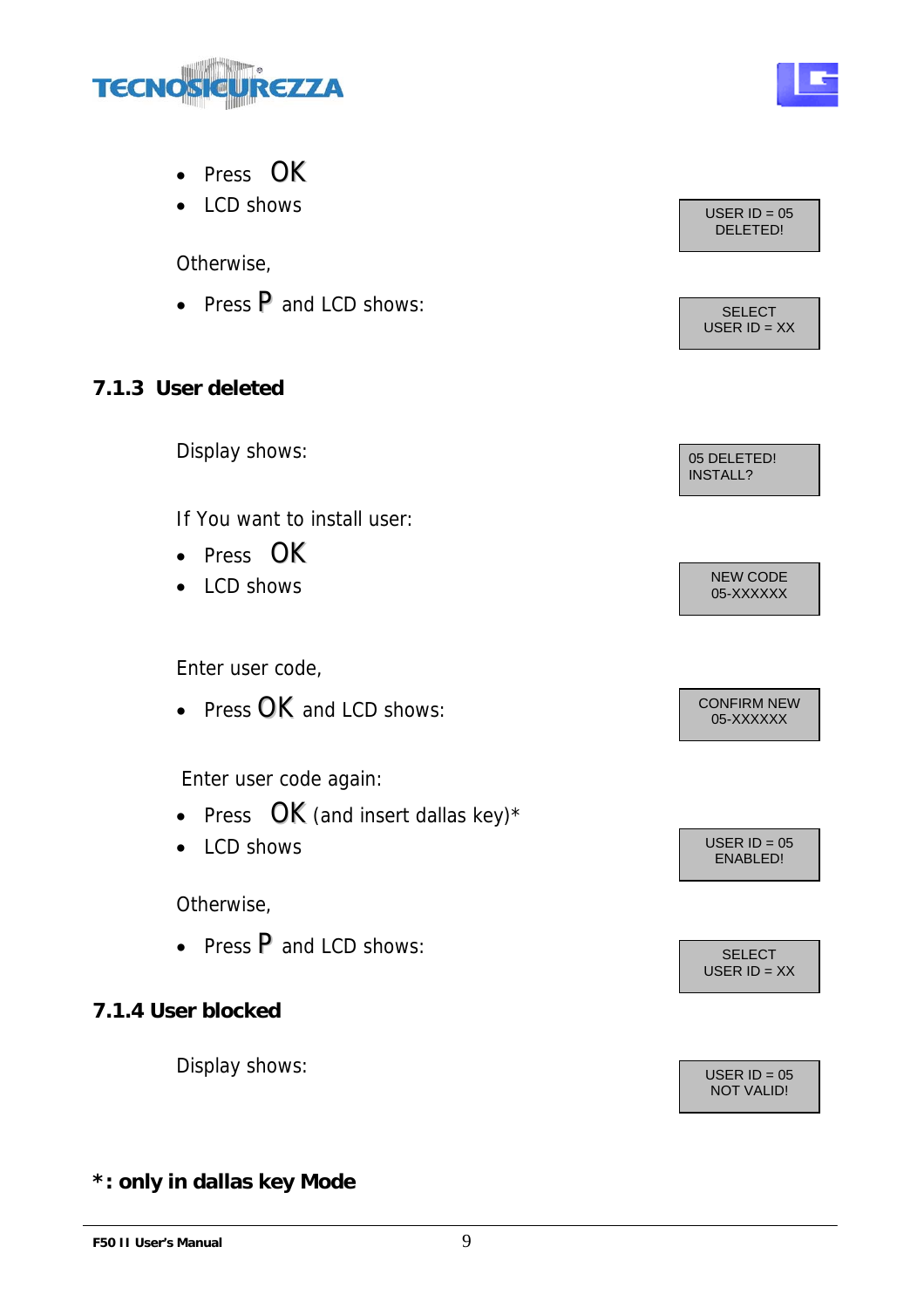



# **7.2 Time Delay**

This function allows to change Time delay values in each lock.

**Access Manager Menu** (see **Manager Menu** page 7).

If valid Manager code is entered, LCD shows: USERS ON/OFF

Press P to select Time Delay Menu. LCD shows:

Press OK to access Time Delay Menu. LCD shows the current values: DELAY XX

Press  $OK$  again to setup the new values: Digit the new values ( insert two digits :ex.  $08 - 02$ ).

Press OK to confirm new values. LCD shows: OK, UPDATED

If You select a lower Time Delay value and You confirm with OK button, old Time Delay counting starts automatically; when Time delay counting is elapsed and open window period starts, F50 has updated TD values. You have to wait that open period is finished.

Press  $\mathsf{P}$  to select the next programming window.

TIME DELAY

OPEN XX

| DELAY 08<br>OPEN | 02 |  |
|------------------|----|--|
|                  |    |  |

VALUES!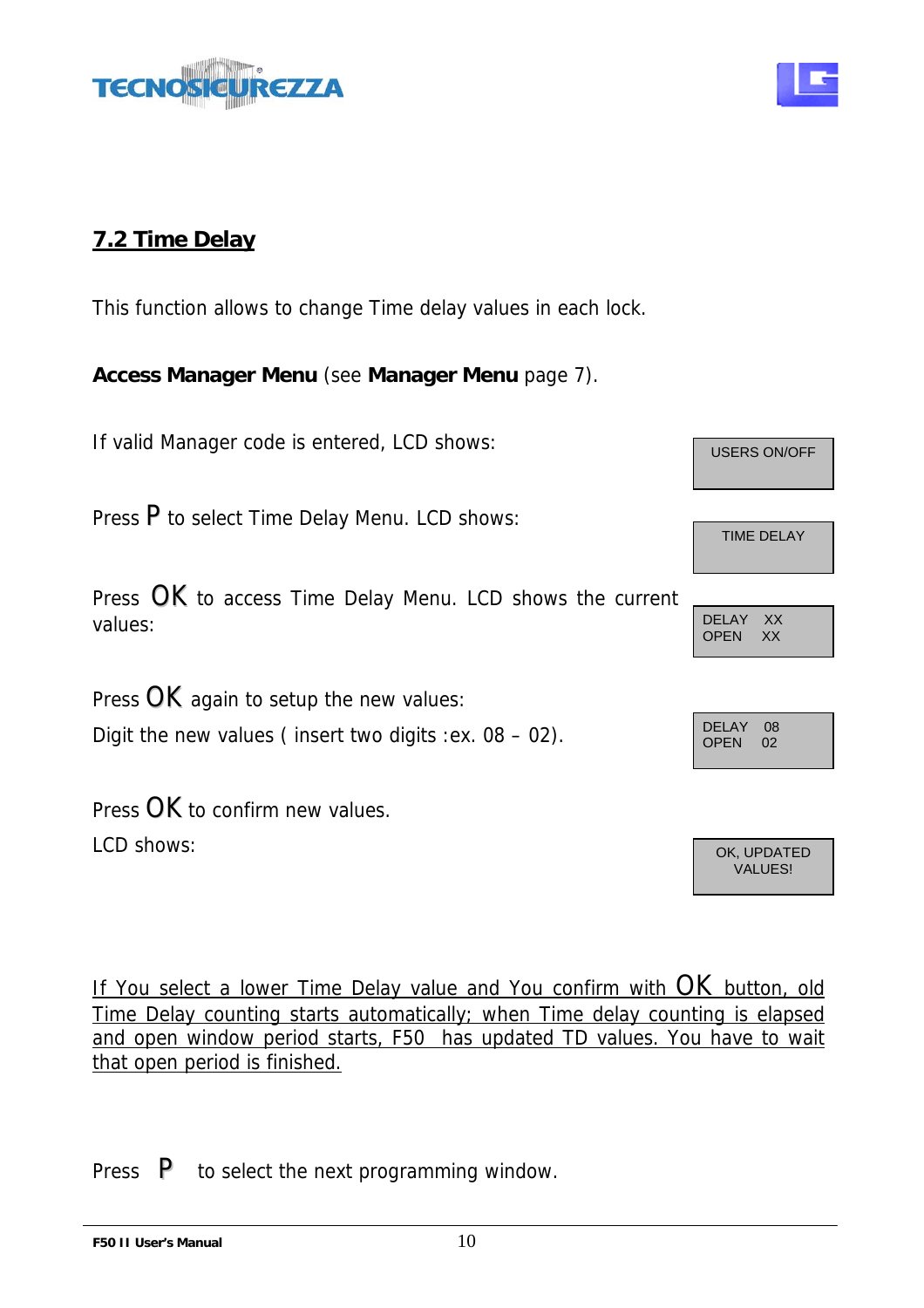# **7.3 Audit Download**

**TECN** 

This function allows to download lock's audit.

# **It is necessary to use a specific cable and a specific software to link to a Personal Computer. (art. L42160/J)**

**Access Manager Menu** (see **Manager Menu** page 7).

İ,

Press P until LCD shows:

Press OK to start download. LCD shows:

**Note.** You can repeat this operation several times without any problems because It is not possible to delete Audit List from lock.



ENABLED \*\*

DOWNLOAD

USERS ON/OFF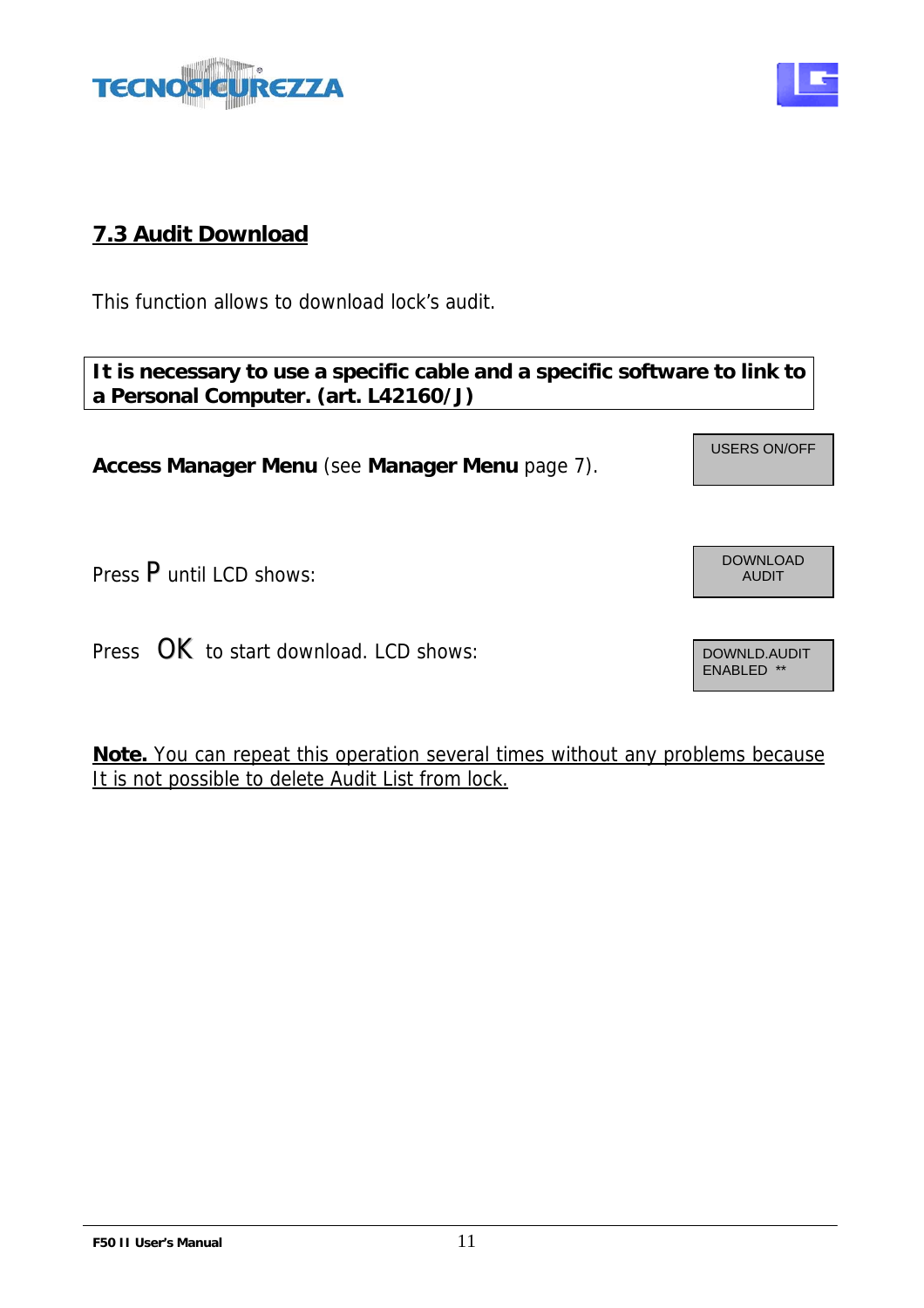



#### **8. TIME MENU**

Time Menu allows to access to following functions:

o **Immediate Time Lock** – immediate closing until the next opening period.

**Note** This function is available only if one opening period is stored in Time Lock Standard Week. See Page 16.

- o **Temporary Time Lock**  immediate closing until Time and Date programmed (max 4 weeks).
- o **Extension Time Lock** (active only if available from PC) increase the next closing period (30 min. max 4 times).

**Note 1** This menu is available only if one opening period is stored in Time Lock Standard Week (section 9.2).

**Note 2** The features of this menu affect only the main Time Lock (section 9.2), not the  $2^{\text{nd}}$  Time Lock (section 9.3).

# **8.1 Immediate Time Lock**

Press any button to power up F50, select door if Multi-Lock mode; display shows:

ENTER COMBO XX-XXXXXX

**XXXXXX** 

**Hold down P** until LCD shows: TIME MENU

**Enter Manager code (or a valid user code if the feature is extended to users, too)**. (default: 1-1-1-1-1-1)

If code is valid, LCD shows:  $\sqrt{\frac{1}{\text{MMPD}} + \frac{1}{\text{MMPD}} + \frac{1}{\text{MMPD}} + \frac{1}{\text{MMPD}} + \frac{1}{\text{MMPD}} + \frac{1}{\text{MMPD}} + \frac{1}{\text{MMPD}} + \frac{1}{\text{MMPD}} + \frac{1}{\text{MMPD}} + \frac{1}{\text{MMPD}} + \frac{1}{\text{MMPD}} + \frac{1}{\text{MMPD}} + \frac{1}{\text{MMPD}} + \frac{1}{\text{MMPD}} + \frac{1}{\text$ 

Press  $OK$  to confirm, LCD shows:

Press OK to confirm again.

TIME LOCK?

CONFIRM?

**F50 II User's Manual** 12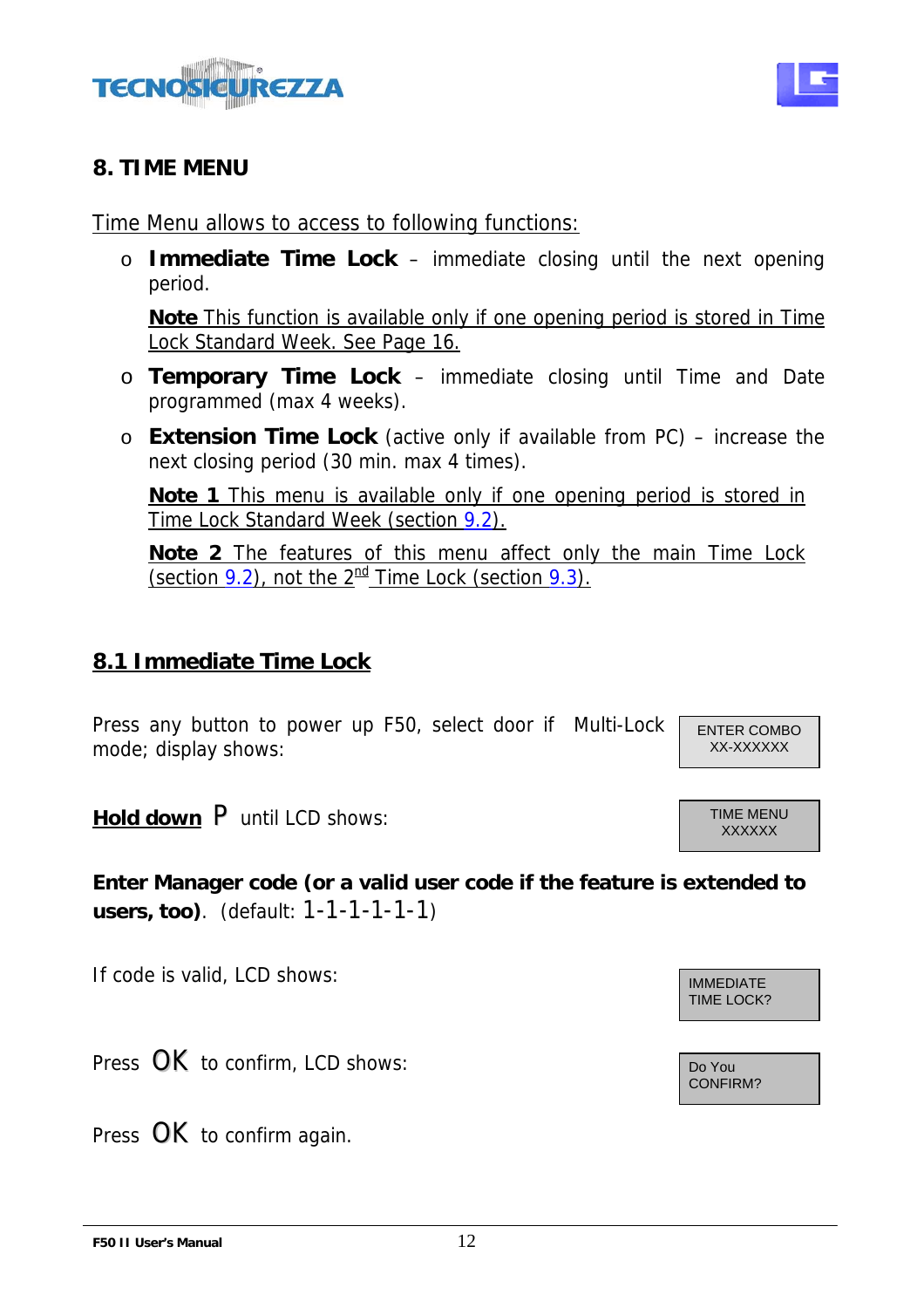



If List of Time Lock Standard Week is empty, the function is not available and LCD shows:

### **8.2 Temporary Time Lock**

Press any button to power up F50, select door if Multi-Lock mode; display shows: ENTER COMBO

**Hold down P** until LCD shows: THE MENU

**Enter Manager code (or a valid user code if the feature is extended to users, too)**. (default: 1-1-1-1-1-1)

If code is valid, LCD shows:  $\sqrt{\frac{1}{2}}$ 

Press P to select the next function. Display shows: TEMPORARY TEMPORARY

Press  $OK$  to confirm. LCD shows:

Insert Time and Date for the next opening period (MAX 4 WEEKS). Press  $OK$  to confirm.

LCD shows:

Press  $OK$  to confirm again. LCD shows:



HH:MM \* DD/MM/YYYY

Do You<br>CONFIRM?

ACTIVATED!

XX-XXXXXX

NO OPEN PER. PROGRAMMED

LOCK?

TIME LOCK?

DD/MM/YYYY

**XXXXXX**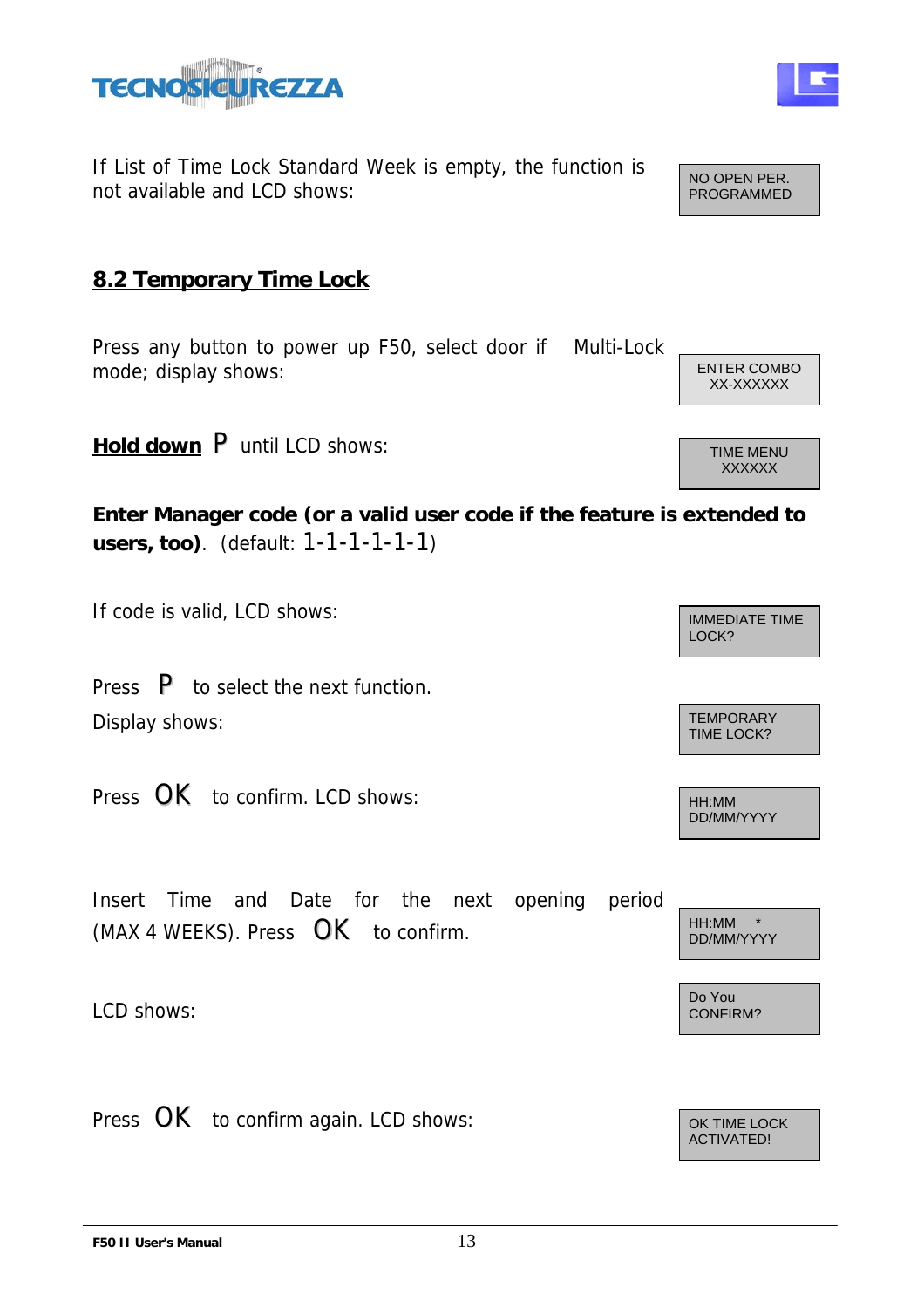

# If a **MISTAKE** is made inserting Time and Date values, **do not confirm** but press **P** to cancel and then repeat the procedure.

# **8.3 Open Extension Time Lock**

Press any button to power up F50, select door if Multi-Lock mode; display shows:

**Hold down P** until LCD shows: TIME MENU

**Enter Manager code**. (default: 1-1-1-1-1-1)

If valid Manager code is entered, LCD shows: IMMEDIATE

Press **Twice** P to select Extension function. LCD shows: OPEN PERIOD

Press  $\overline{\text{OK}}$  to confirm. LCD shows:

Press  $OK$  to confirm again. LCD shows: The next closing period is increased of 30 min.

ENTER COMBO XX-XXXXXX

**XXXXXX** 

TIME LOCK?

+30 min?

CONFIRM?

TIME +30 min

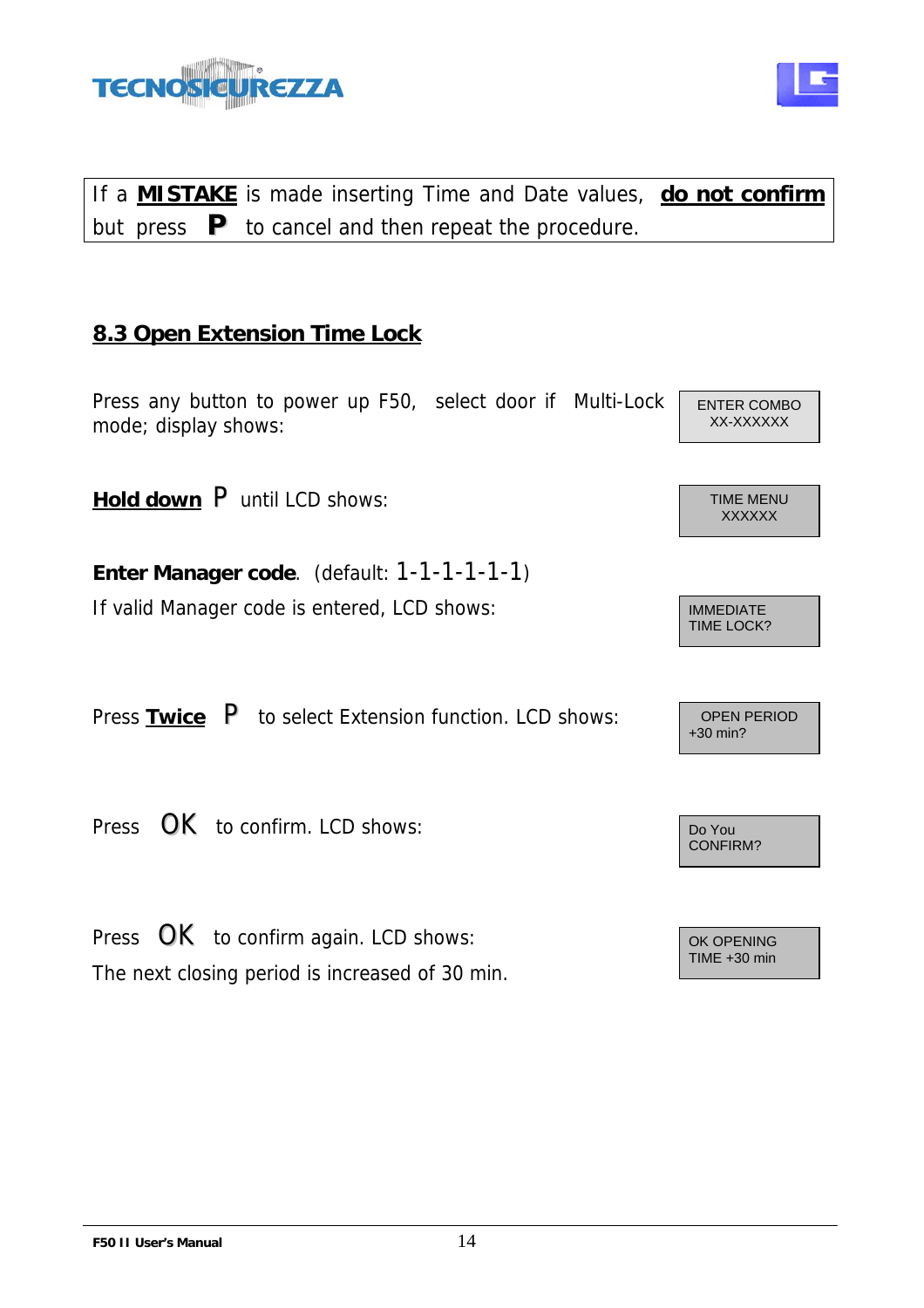

#### **9. MASTER MENU**

Master Menu allows to access to following functions:

- o **Time / Date** (Setup Time and Date)
- o **Time Lock Standard Week** (Add/Modify/Verify opening period)
- o **2nd Time Lock Standard Week** (Add/Modify/Verify opening period)
- o **Time Lock Special Events** (Add/Modify/Verify closing period)
- o **PC Link** (Open serial port to communicate with PC)
- o **Setup** (Install/remove Locks, System Info)
- o **Manager** (Delete/Install Manager)

# **9.1 Time / Date**

Press any button to power up F50; display shows: Fig. 2. ENTER COMBO

**Hold down**  $\overline{O}$  (zero) until display shows: MASTER

**Enter Master combo**. (default: 1-2-3-4-5-6-7-8) If valid Master code, LCD shows: TIME /DATE

Press  $\overrightarrow{OK}$  to select this function. LCD shows the current Time and Date. 18:30 MON

Press  $OK$  to modify Date /Time.

Insert the new values for Date and Time.

Press  $\mathbf{OK}$  to confirm.

LCD shows the new values for Date and Time:

XX-XXXXXX

XXXXXXXX

10/09/2004

DD/MM/YYYY

18:30 MON 10/09/2004

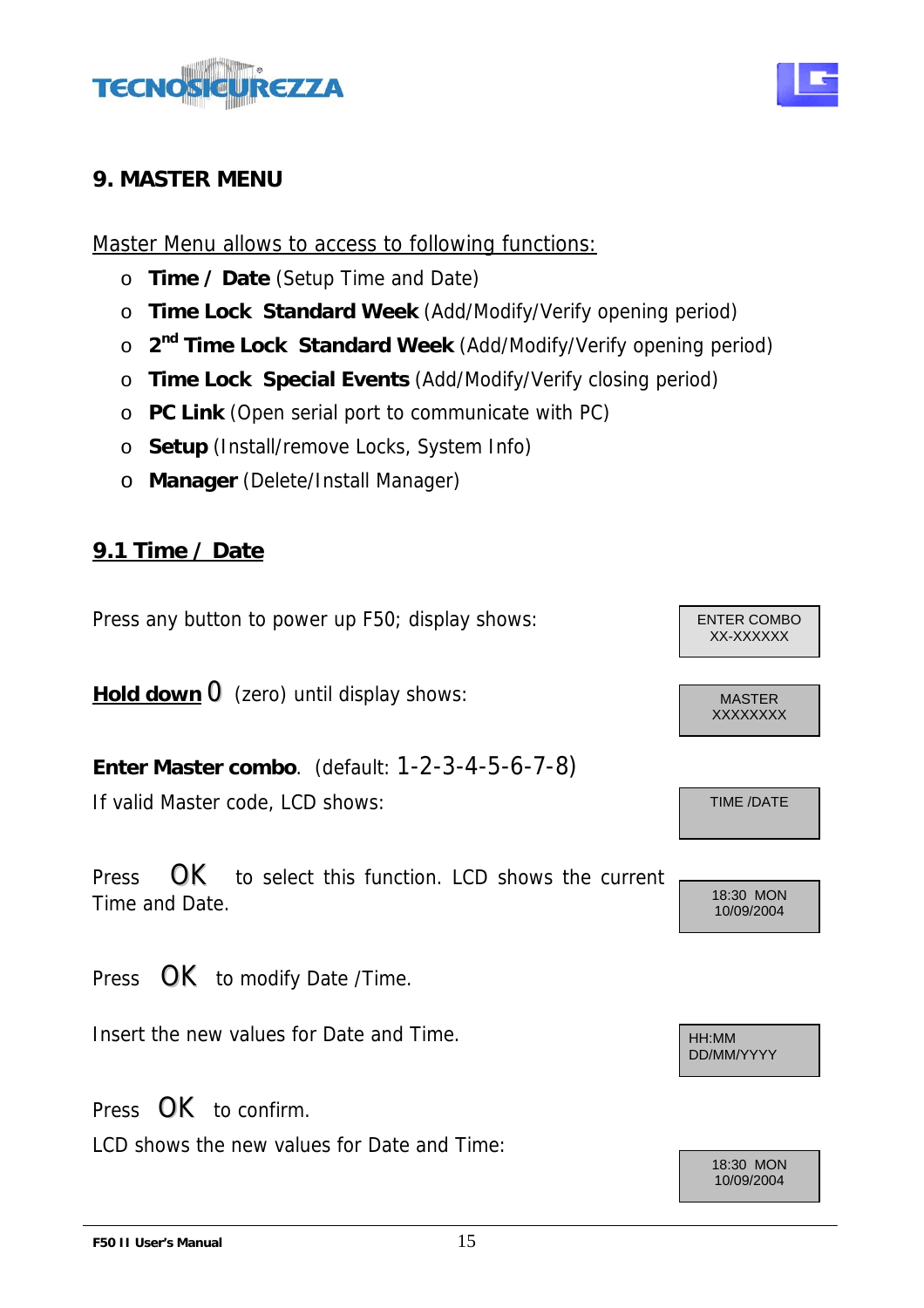

## **9.2 Time Lock - Standard Week**

**In this menu You can enter a new opening period (door opened!), modify and verify all stored opening periods.** 

**9.2.1 ADD / MODIFY Standard Week** 

Press any button to power up F50; display shows:  $\sqrt{\frac{1}{2} \cdot \frac{1}{2} \cdot \frac{1}{2} \cdot \frac{1}{2} \cdot \frac{1}{2} \cdot \frac{1}{2} \cdot \frac{1}{2} \cdot \frac{1}{2} \cdot \frac{1}{2} \cdot \frac{1}{2} \cdot \frac{1}{2} \cdot \frac{1}{2} \cdot \frac{1}{2} \cdot \frac{1}{2} \cdot \frac{1}{2} \cdot \frac{1}{2} \cdot \frac{1}{2} \cdot \frac{1}{2} \cdot \frac{1}{2}$ 

**Hold down**  $\overline{O}$  (zero) until display shows:

**Enter Master combo**. (default: 1-2-3-4-5-6-7-8) If valid Master code, LCD shows: TIME/DATE

Press  $\mathsf{P}$  to select the next function. LCD shows\*:

Press  $\overline{OK}$  to select Time Lock Standard Week.  $\overline{S}$  STAND.WEEK

Press  $OK$  to Add or Modify the opening period:  $\mathbb{R}$  HH:MM MON

XX-XXXXXX **XXXXXXX** TIME LOCK

STAND. WEEK ADD

 $\bullet$  HH:MM

ADD



**THE FIRST IS OPENING TIME AND THE SECOND IS CLOSING TIME. IN THE UPPER RIGHT CORNER YOU WATCH THE DAY OF THE WEEK.** 

Enter new values and then press  $OK$ .

Press  $OK$  again to Add a new opening period or to Modify an old record. LCD shows:  $\sqrt{\epsilon}$  HH:MM MON

Enter new values or press  $OK$  to change day.

**REPEAT THIS PROCEDURE FOR ALL DAYS**.

**\*: If 2nd time lock feature has been selected, LCD shows TIME LOCK 1**

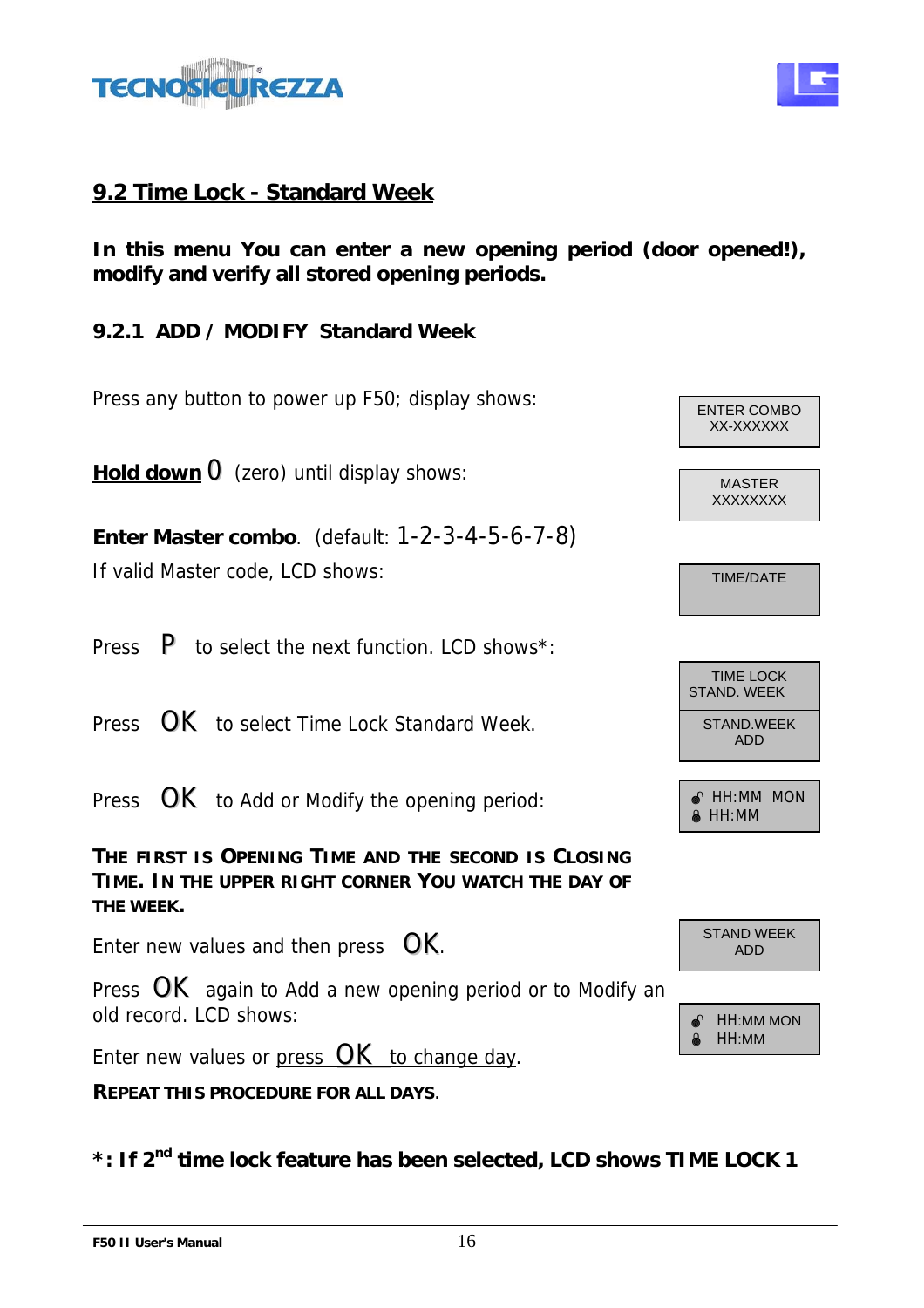



Press  $\mathsf{P}$  to exit from this procedure.

## **VERY IMPORTANT…**

- Standard Week is OPENING PERIOD: safe door CAN BE OPEN if You enter a valid combo. **(for ex. Opening period from 08:00 to 14:00, safe door opens from 08:00 to 14:00 but does not open at 16:00).**
- You can enter FOUR different opening periods for each day. **(for ex: MON from 07:00 to 10:00; from 12:00 to 13:00; from 15 to 16:00; from 18:00 to 19:00).**
- To delete an opening period You must install a new opening period with duration null within the existing one. **(for ex. to delete a opening time from 08:00 to 12:00, enter a new opening period from 10:00 to 10:00).**

#### **9.2.2 VERIFY opening period**

Press any button to power up F50, select door if Multi-Lock  $\left| \right|$  enter comb mode; display shows:

**Hold down** 0(zero) until display shows: XXXXXXXX

**Enter Master combo**. (default: 1-2-3-4-5-6-7-8)

If valid Master code, LCD shows:

Press  $\mathsf{P}$  to select the next function. LCD shows<sup>\*</sup>:

Press  $\overline{OK}$  to access Standard Week function. LCD shows: STAND. WEEK

Press  $\overline{P}$  to select the next function.

Press  $OK$  to see the first opening period stored.  $\int_{\mathbb{R}}$  08:00 MON

**\*: If 2nd time lock feature has been selected, LCD shows TIME LOCK 1**

**F50 II User's Manual** 17

MASTER

ENTER COMBO

TIME/DATE

TIME LOCK STAND. WEEK





± 18:00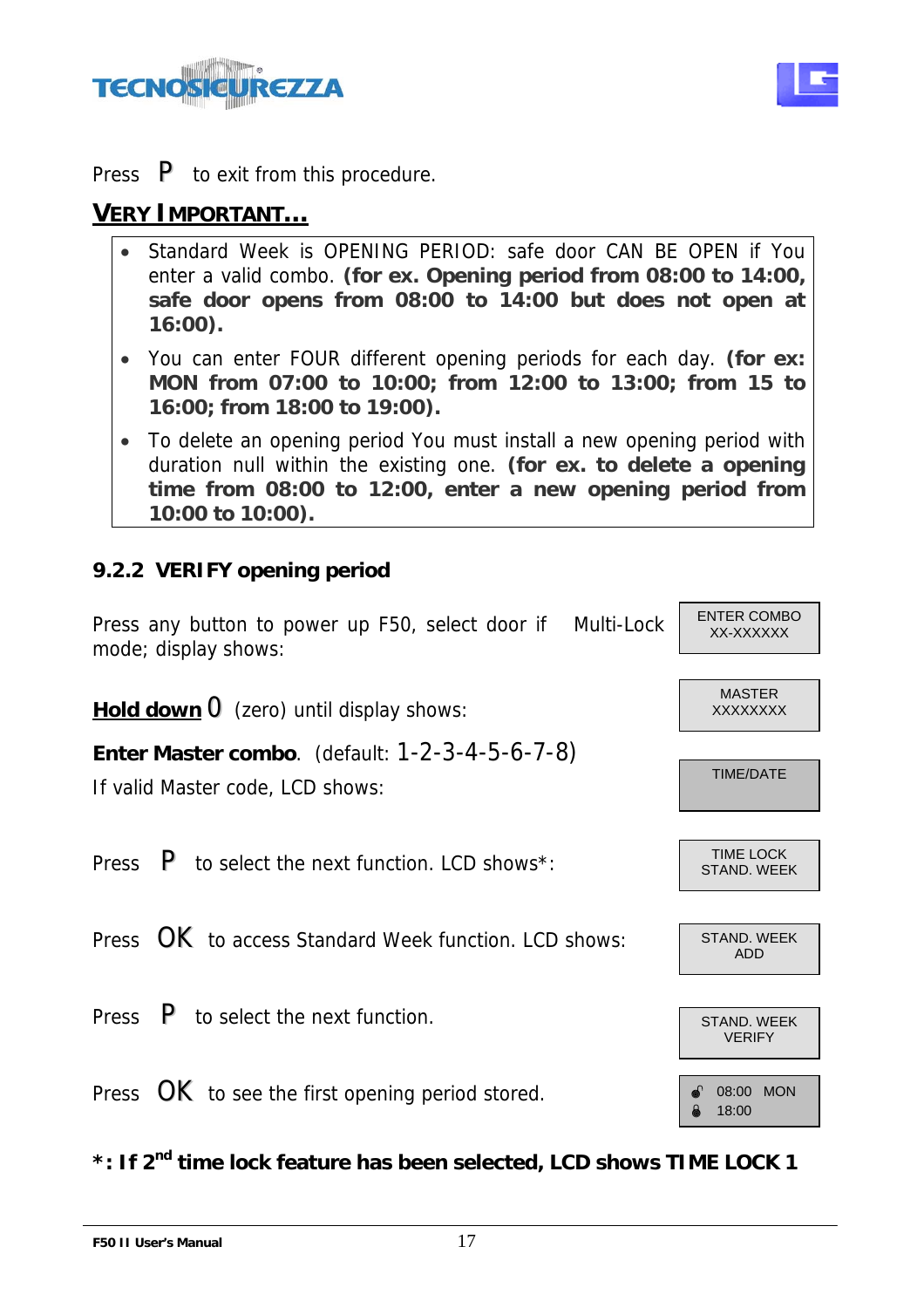



Press  $OK$  to scroll all stored opening periods.

**NOTE. To modify a wrong opening period, use the function Time Lock Standard Week ADD. (See 2.1).** 

# **9.3 2nd Time Lock – Standard Week**

In this menu (available only if 2<sup>nd</sup> Time Lock feature has been **activated) You can enter a new opening period (door opened!), modify and verify all stored opening periods.** 

9.3.1 ADD / MODIFY Standard Week (2<sup>nd</sup> TL)

Press any button to power up F50; display shows:  $\begin{bmatrix} \text{ENIER COMB} \\ \text{XX-XXXXX} \end{bmatrix}$ 

**Hold down**  $\theta$  (zero) until display shows:

**Enter Master combo**. (default: 1-2-3-4-5-6-7-8) If valid Master code, LCD shows:

Press twice  $\,$  P to select the next function. LCD shows:

Press  $\overline{OK}$  to select  $2^{nd}$  Time Lock Standard Week.

Press  $OK$  to Add or Modify the opening period:  $\sqrt{a + H \cdot MM}$  MON

**THE FIRST IS OPENING TIME AND THE SECOND IS CLOSING TIME. IN THE UPPER RIGHT CORNER YOU WATCH THE DAY OF THE WEEK.** 

Enter new values and then press  $OK$ .

ENTER COMBO

MASTER **XXXXXXX** 

TIME/DATE



 $\triangle$  HH:MM

ADD

**F50 II User's Manual** 18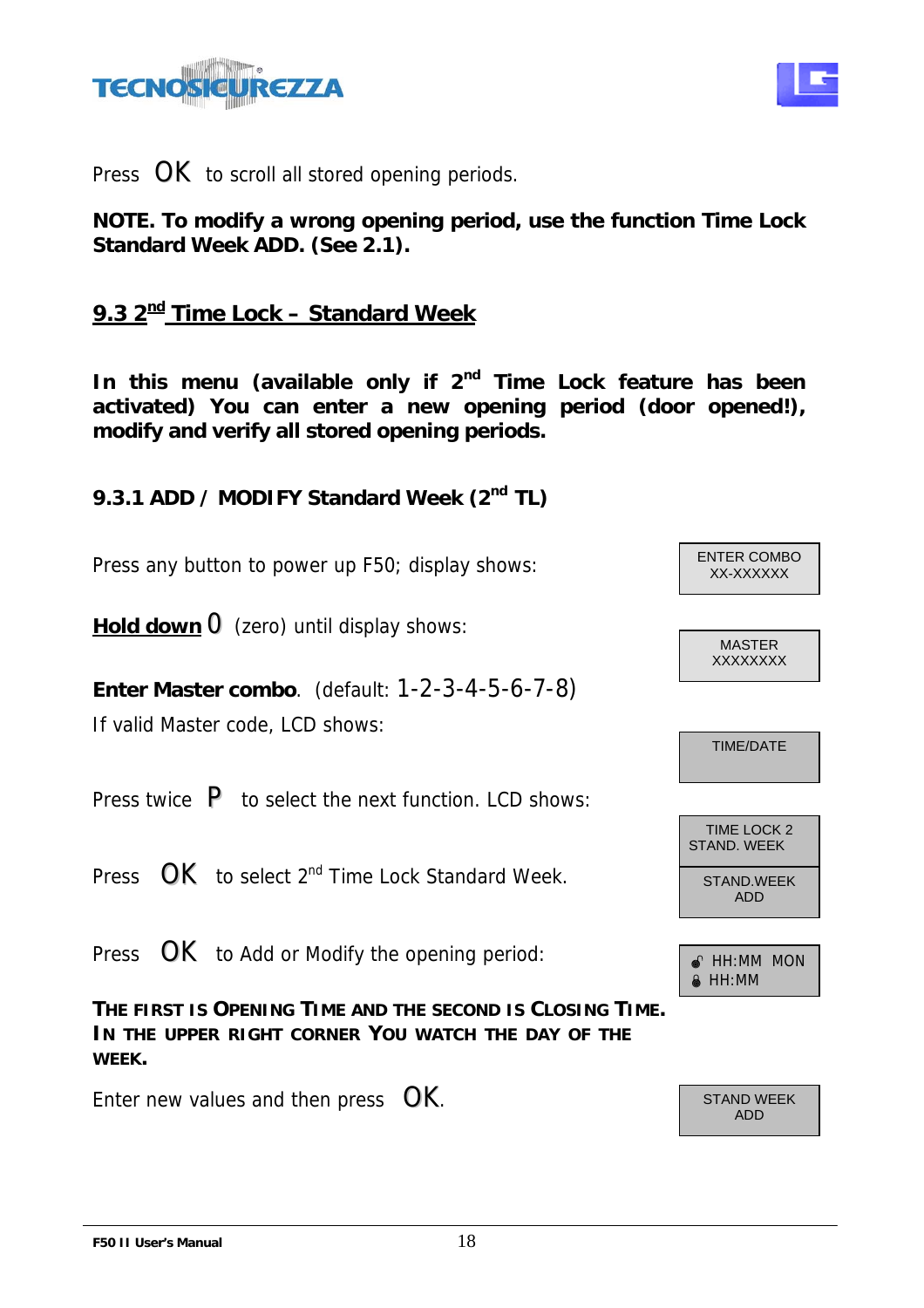

Press **OK** again to Add a new opening period or to Modify an old record. LCD shows:  $\begin{array}{|c|c|c|c|c|}\n\hline\n\text{a} & \text{HH:MM MON} \\
\text{a} & \text{HH:MM} \\
\end{array}$ 

Enter new values or press  $OK$  to change day.

#### **REPEAT THIS PROCEDURE FOR ALL DAYS**.

Press  $\mathsf{P}$  to exit from this procedure.

### **NOTE. See 2.1 "Very important…" section.**

### **9.3.2 VERIFY opening period (2nd TL)**

Press any button to power up F50, select door if Multi-Lock mode; display shows:

**Hold down**  $\overline{O}$  (zero) until display shows: MASTER

**Enter Master combo**. (default: 1-2-3-4-5-6-7-8)

If valid Master code, LCD shows: TIME/DATE

Press twice  $\begin{array}{|l|l|} \hline \text{P} & \text{to select the next function. LCD shows:} \hline & \text{Time Lock 2} \hline \end{array}$ 

Press **OK** to access 2<sup>nd</sup> Time Lock Standard Week function. LCD shows: STAND. WEEK

Press  $\overline{P}$  to select the next function.

Press  $OK$  to see the first opening period stored.

Press  $OK$  to scroll all stored opening periods.

HH:MM

ENTER COMBO XX-XXXXXX

**XXXXXXX** 

STAND. WEEK

ADD

VERIFY



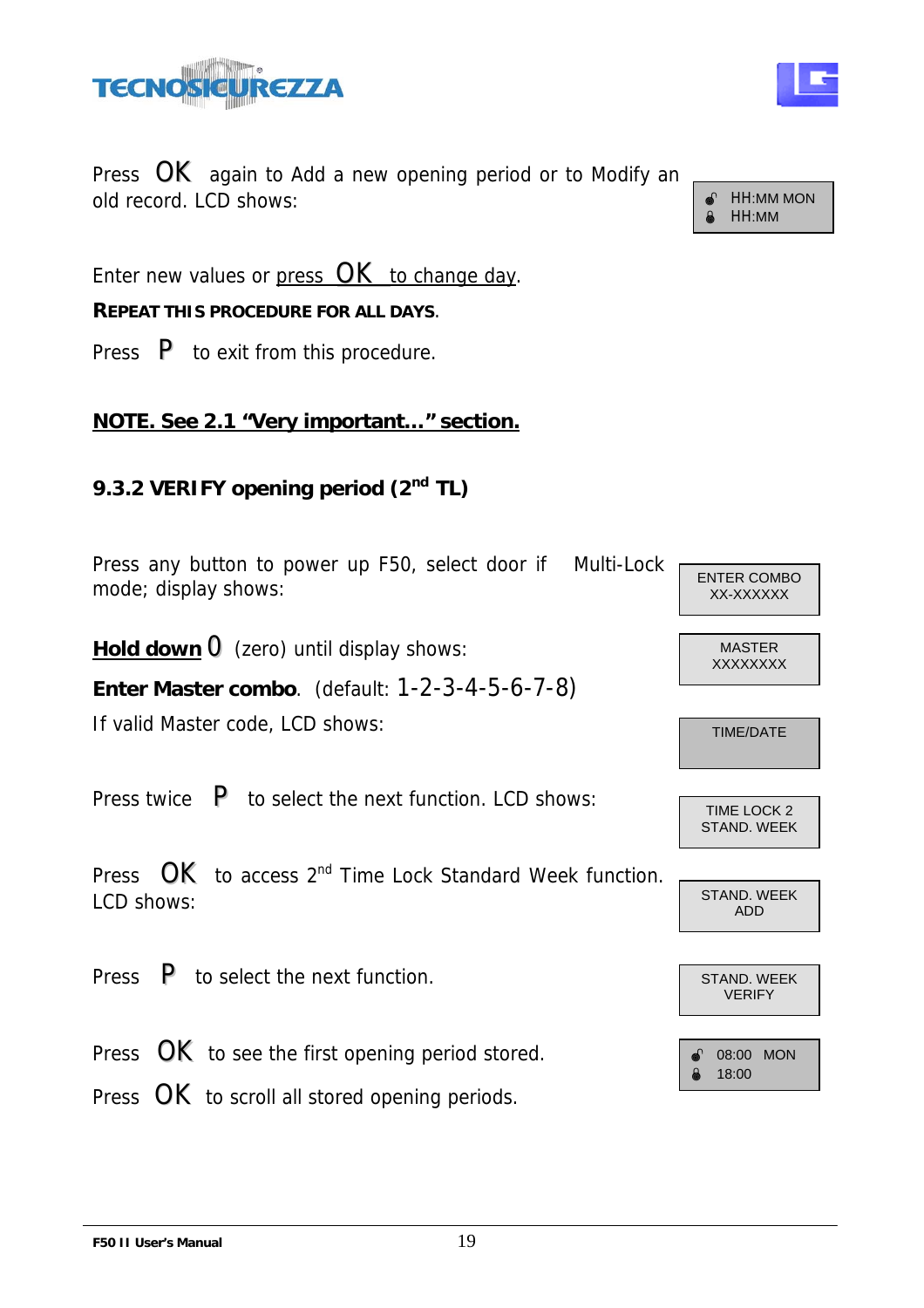



**In this menu You can enter a new closing period (door closed!!), modify and verify all stored closing period.** 

**4.1 ADD /MODIFY Special events**  Press any button to power up F50; display shows:  $\sqrt{\frac{ENTER\text{ COMBO}}{ENTER\text{ COMBO}}}$ XX-XXXXXX **Hold down**  $\overline{O}$  (zero) until display shows: MASTER xxxxxxxx **Enter Master combo**. (default: 1-2-3-4-5-6-7-8) If valid Master code is entered, LCD shows:  $\sqrt{ \frac{T_{\text{IME}}}{DATE}}$ Press P until LCD shows: SPECIAL EVNT Press  $OK$  to select Special Events Menu SPECIAL EVNT ADD Press  $OK$  Add or Modify the closing period: DD/MM **NOTE: THE FIRST IS THE CLOSING DATE AND THE SECOND IS THE** ² DD/MM **OPENING DATE.** ± 25/12  $\bullet$  27/12  $*$ Enter new values and then press  $OK$  \*: SPECIAL EVNT ADD

**Repeat this procedure for each special events.**

Press  $\mathsf{P}$  to select the next programming window.

\*: Max duration 4 WEEKS.

**F50 II User's Manual** 20

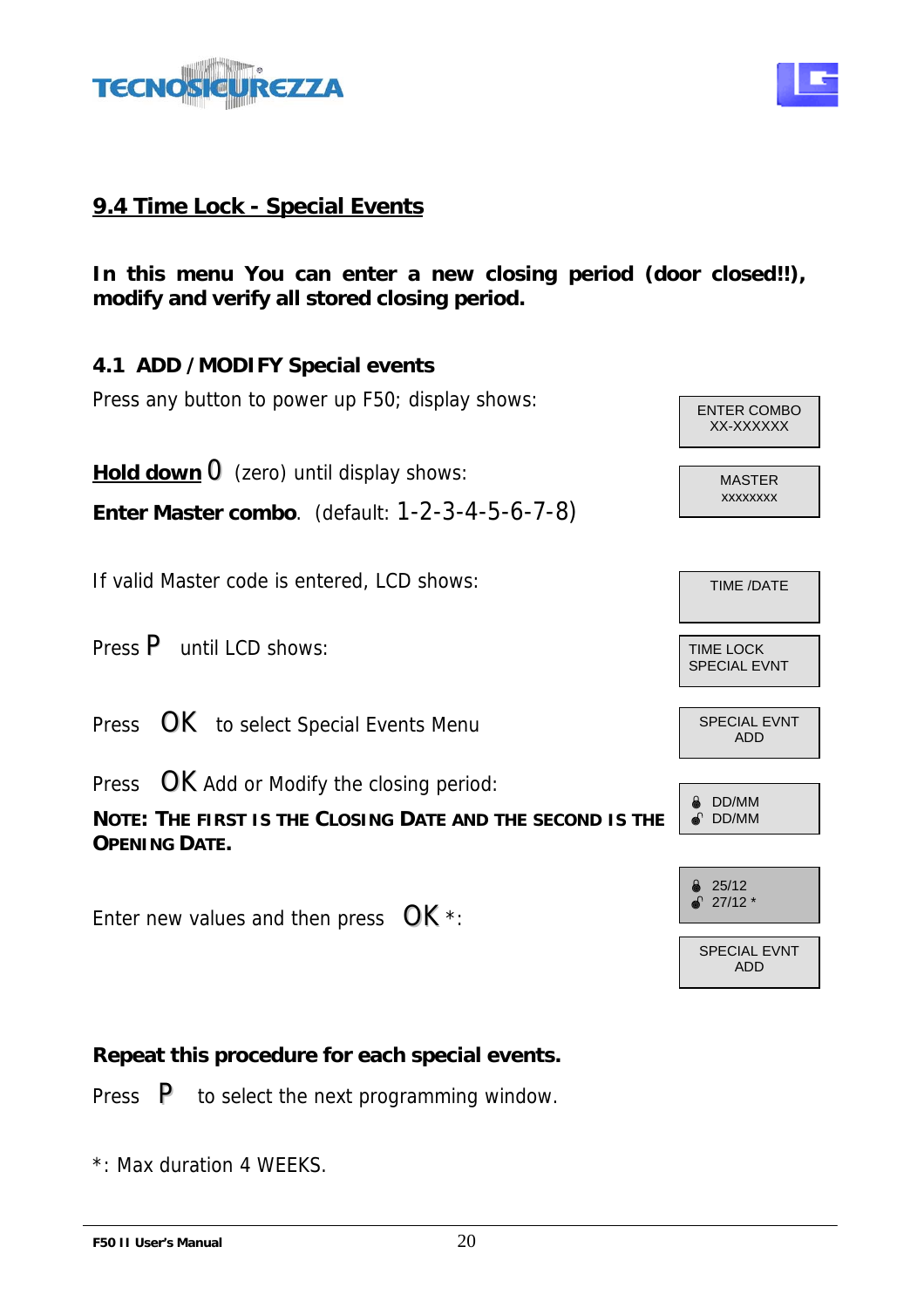

#### **VERY IMPORTANT…**

- Special Event is a CLOSING PERIOD: the safe door IS BLOCKED! **Special event repeat itself EACH YEAR.**
- You can enter **Twenty Special Events** ( Max FOUR weeks)
- To delete a Special Event, enter a new Special Event with duration null within existing one. **(for ex. To delete a Special Event from 25/12 to 27/12, insert a new Special Event from 26/12 to 26/12).**

#### **9.4.2 VERIFY Special events**



**To modify a wrong Special Event, use the function Time Lock Special Event ADD. (See 3.1).** 

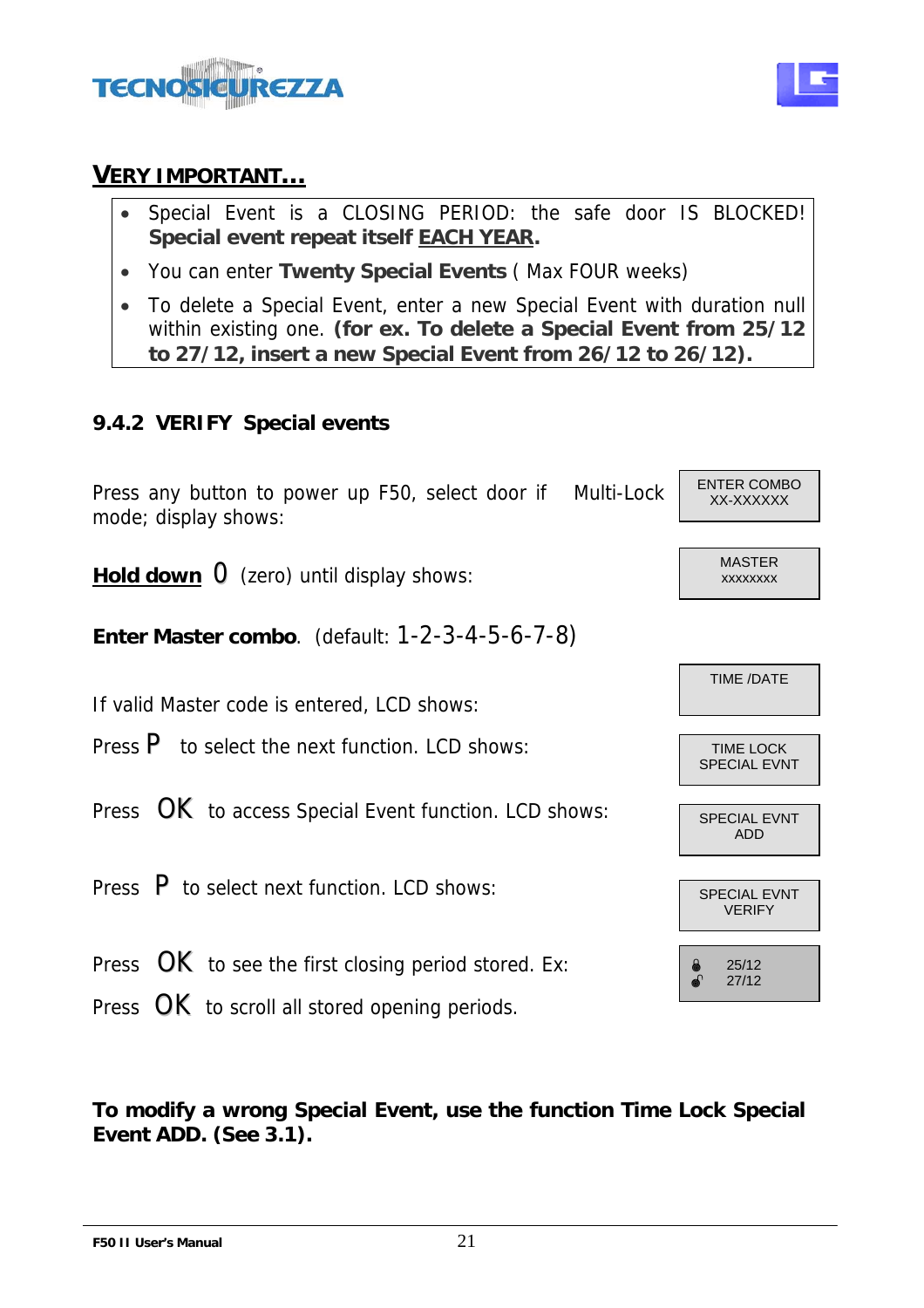



Press any button to power up F50; display shows:

**Hold down** 0(zero) until display shows:

**Enter Master combo**. (default: 1-2-3-4-5-6-7-8) If valid Master code is entered, LCD shows:

Press P until LCD shows: P and the political product of the pC LINK

Press  $OK$  to open the communication with the PC.

Press  $\overline{P}$  to stop the communication.



ENABLED \*\*

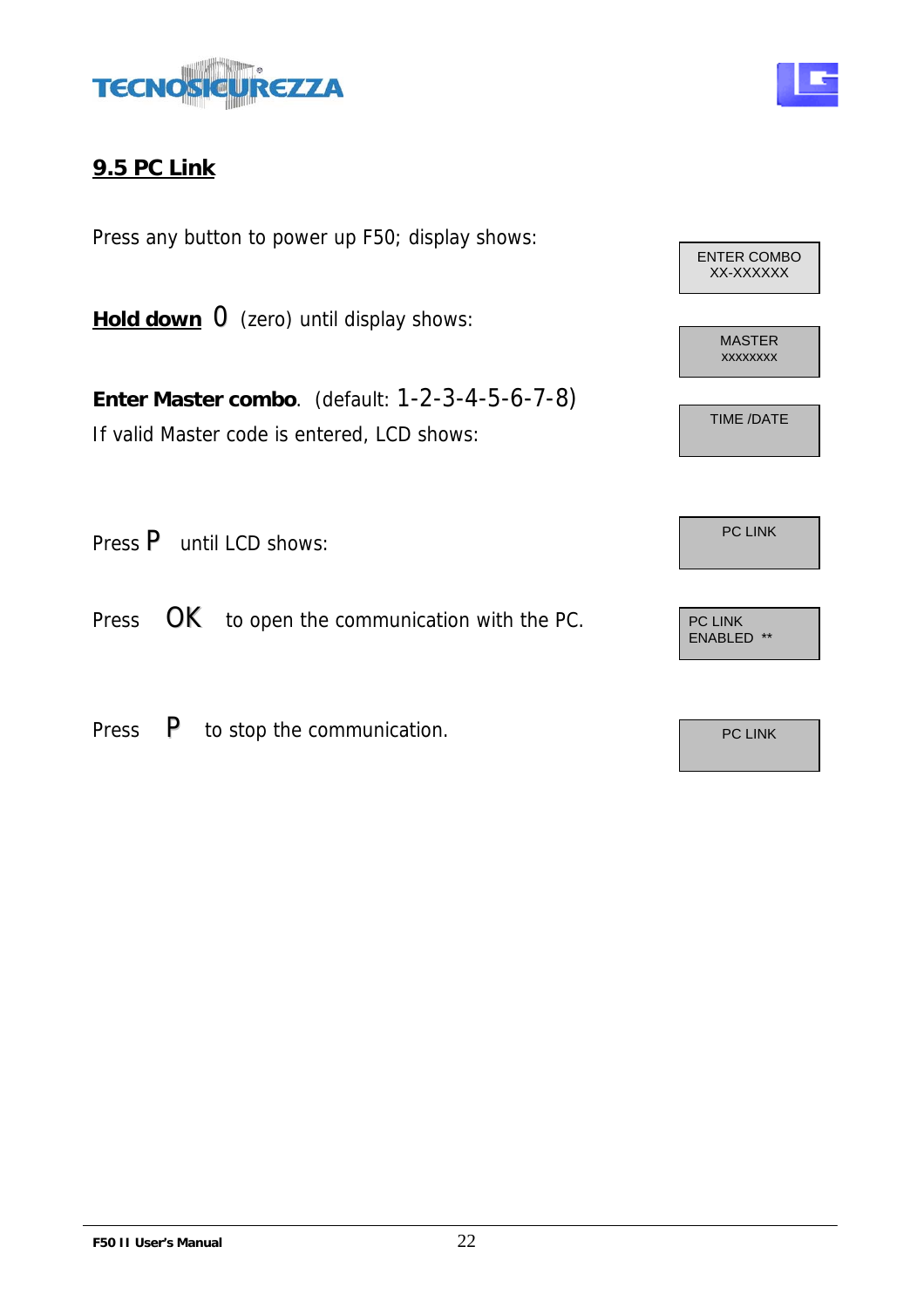

# **9.6 System Setup**

System Setup allows to access to following functions:

- o **Install Lock**
- o **Remove Lock**
- o **Assign lock**
- o **Sys Info**

Press any button to power up F50; display shows:

**Hold down** 0(zero) until display shows:

**Enter Master combo**. (default: 1-2-3-4-5-6-7-8) If valid Master code is entered, LCD shows:

- Press P until LCD shows:
- **9.6.1 Install Lock**
- Press **OK** to select this function

Press OK to install new lock, LCD shows:

Enter Installation Code (default 505050).

Enter ID number (Start always with  $ID=1$ ).

Press **OK** to install the new lock. Press **OK** another time to confirm.

If LCD shows the following windows, F50 does







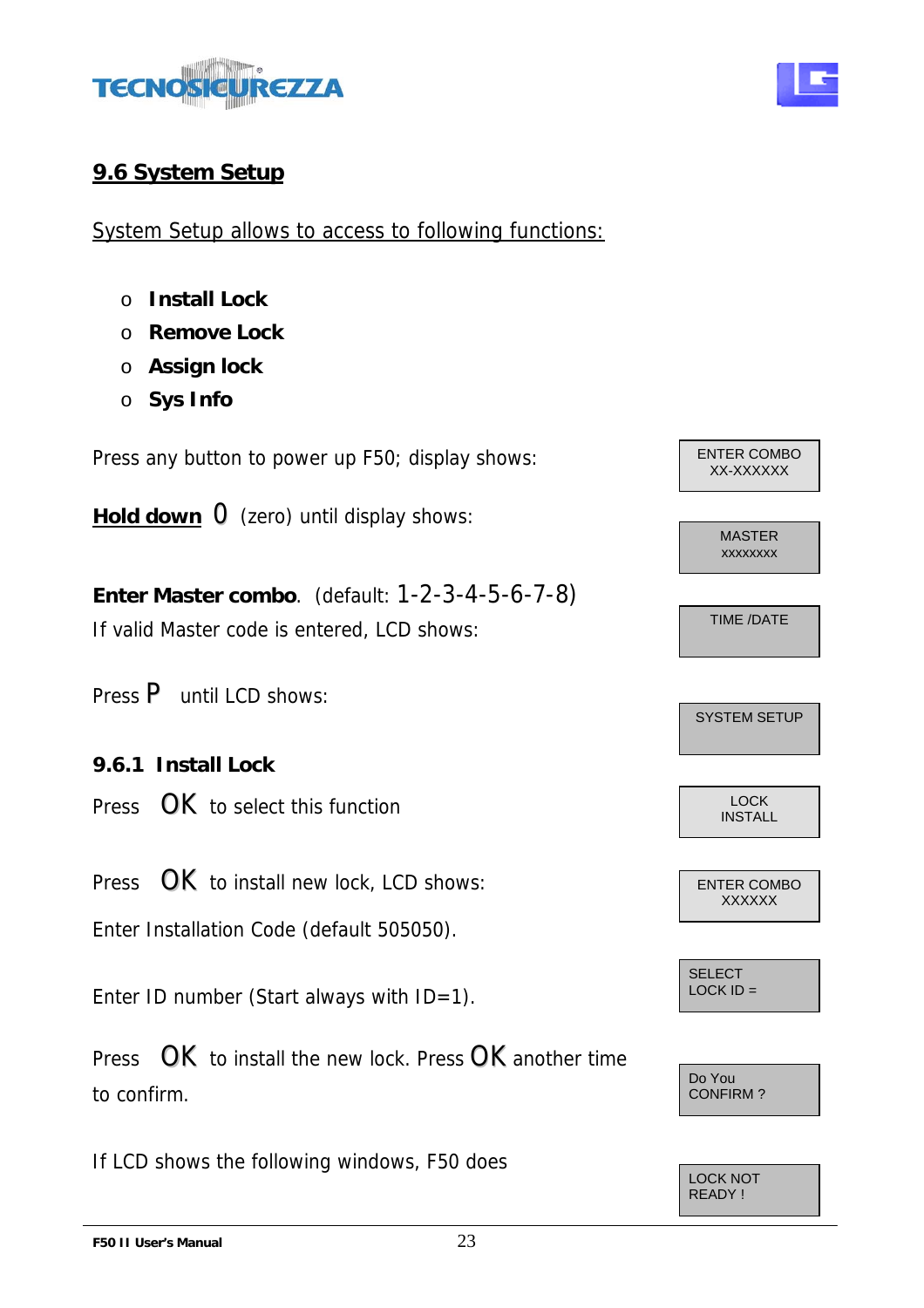

not communicate with lock. Check lock ID.

#### **9.6.2 Remove Lock**

Press **OK** to enter in System Setup Menu

Press  $\overline{P}$  to select next function, LCD shows:

Press  $OK$  to enter in remove lock menu, LCD shows: Enter Installation Code (default 505050).

Press  $\mathsf{OK}$  to remove selected lock:

Press  $OK$  to confirm and remove the lock.

When a lock is removed, It is not possible to re-install immediately. You have to reset with reset-box and then re-programme with the PC software.

#### **9.6.3 Assign lock**

It's the menu to assign Time lock to the locks or to exclude a lock from any Time Lock. If not specified each lock follows the main Time Lock.

Press **OK** to enter in System Setup Menu INSTALL

Press  $\overline{P}$  until LCD shows:  $\overline{P}$  assign lock



LOCK INSTALL



**F50 II User's Manual** 24



LOCK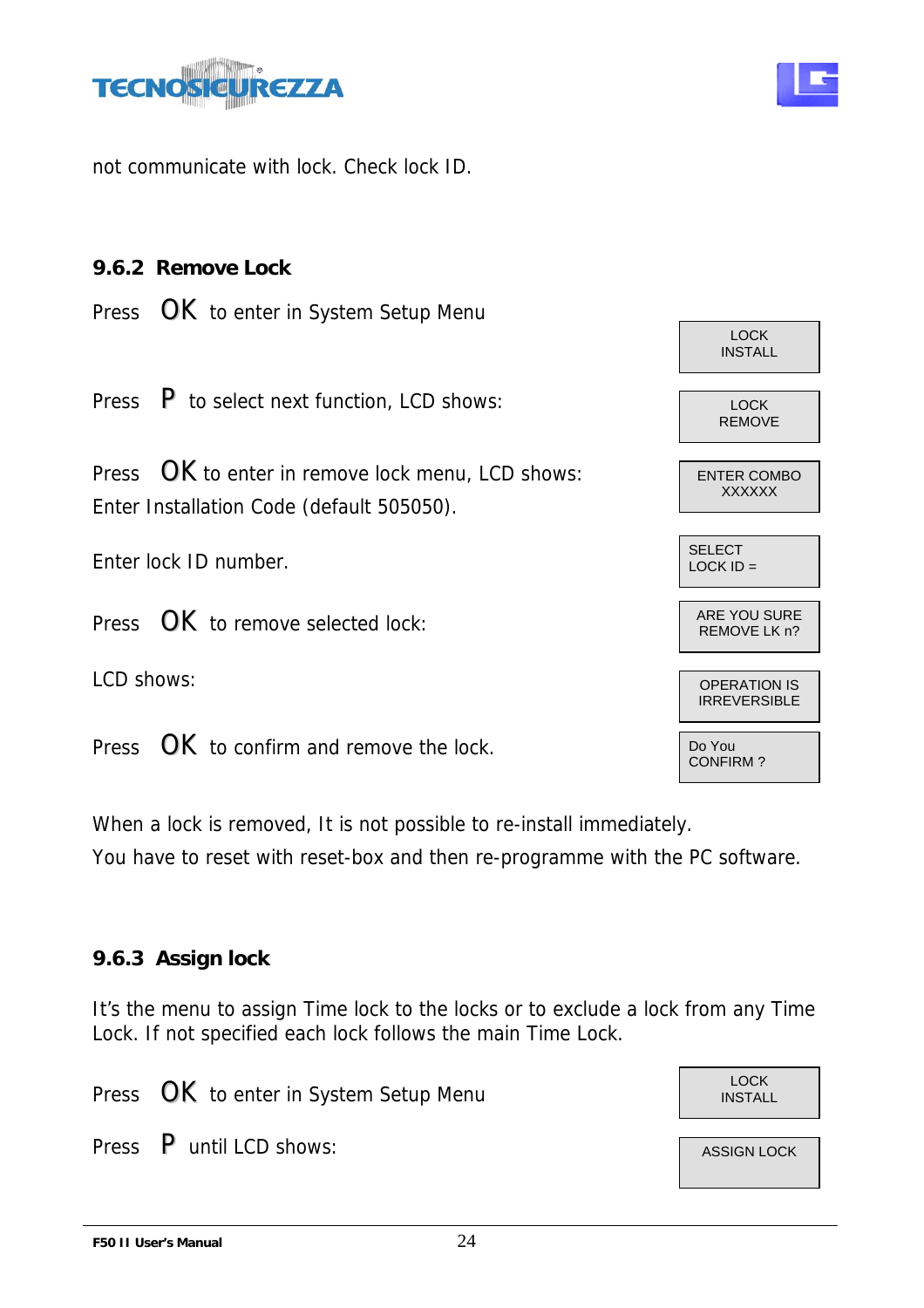

Assigned to Lock 1:



Press  $OK$  to enter in assign lock menu, LCD shows Time Lock  $\overline{C_{\text{LOCK 1}}^{LOCK 1}}$ Press  $\overline{P}$  to check the setting of the next lock:  $\overline{P}$  LOCK 2 Otherwise, press  $\overline{OK}$  to change the lock setting. LCD shows:  $\overline{C}$  CHANGE

Press  $OK$  to confirm (or P to exit from this menu). LCD shows:  $\sqrt{1-\frac{100K}{100K}}$ 

Press  $OK$  to change the lock setting (or  $P$  to check the setting of the next lock). LCD shows:

Press  $OK$  to confirm new setting (or  $P$  to exit from this menu). LCD shows:

After scrolling all the installed locks by pressing  $P$ , press  $P$  again to exit from this menu.

#### **9.6.4 Info**

Press **OK** to enter in System Setup Menu.

Press P until LCD shows: System and the system of the system of the system of the system of the system of the system of the system of the system of the system of the system of the system of the system of the system of the

- Press  $OK$  to enter Info Menu.
- Press  $\begin{array}{|c|c|c|c|c|}\n\hline\n\end{array}$  Fress  $\begin{array}{|c|c|c|c|}\n\hline\n\end{array}$  SYS INFO

TIME LOCK 1

SETTING?

TIME LOCK 2

CHANGE SETTING?

LOCK 1 NO TIME LOCK

INSTALL

04/08/04